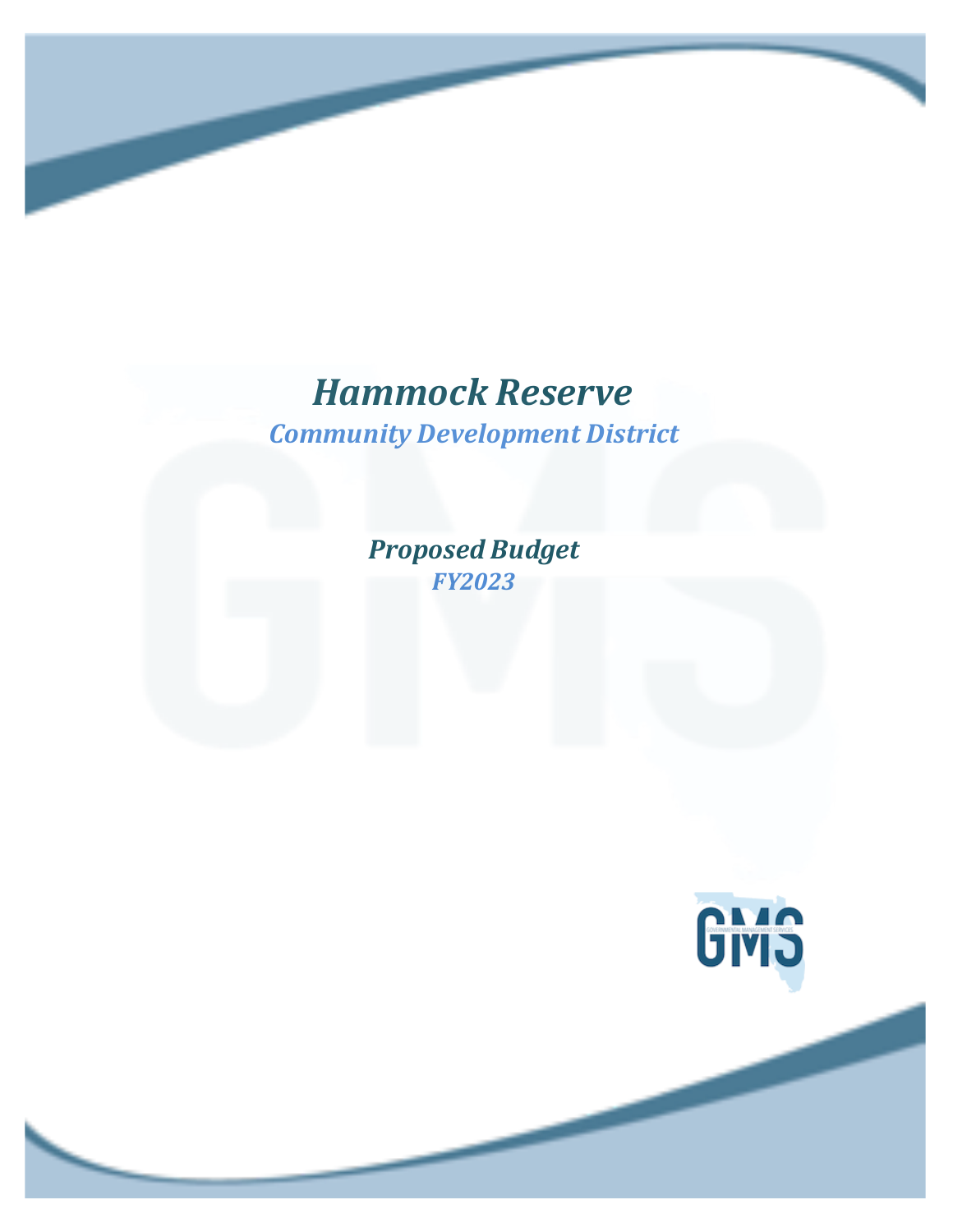# **Table of Contents**

| $1 - 2$   | <b>General Fund</b>               |
|-----------|-----------------------------------|
|           |                                   |
| $3 - 7$   | <b>General Fund Narrative</b>     |
|           |                                   |
| 8         | Series 2020 Debt Service Fund     |
| $9 - 10$  | Series 2020 Amortization Schedule |
| 11        | Series 2021 Debt Service Fund     |
| $12 - 13$ | Series 2021 Amortization Schedule |
| 14        | Series 2021 Debt Service Fund     |
| $15 - 16$ | Series 2021 Amortization Schedule |
| 17        | Capital Reserve Fund              |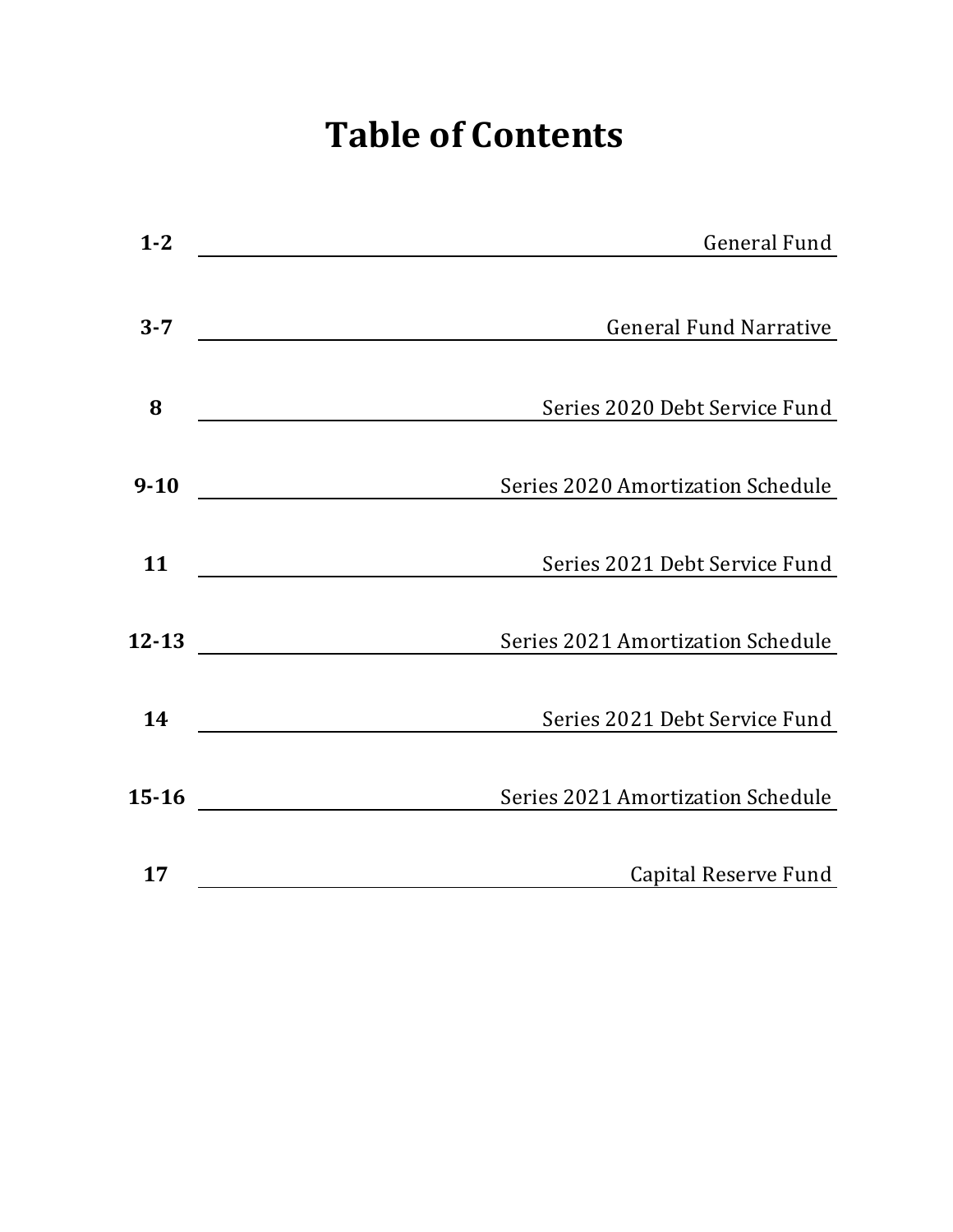### **Hammock Reserve Community Development District** Proposed Budget **General Fund**

|                                         | Adopted       | Actuals              | Projected |                | Total |         | Proposed |               |
|-----------------------------------------|---------------|----------------------|-----------|----------------|-------|---------|----------|---------------|
|                                         | <b>Budget</b> | Thru                 |           | <b>Next</b>    |       | Thru    |          | <b>Budget</b> |
| Description                             | FY2022        | 3/31/22              |           | 6 Months       |       | 9/30/22 |          | FY2023        |
| <b>Revenues</b>                         |               |                      |           |                |       |         |          |               |
| Assessments - Tax Roll                  | \$<br>138,216 | \$<br>133,282        | \$        | 4,933          | \$    | 138,216 | \$       | 387,067       |
| Assessments - Direct Bill               | \$            | \$                   | \$        | $\overline{a}$ | \$    |         | \$       | 147,336       |
| Assessments - Lot Closings              | \$<br>÷       | \$<br>7,959          | \$        | L.             | \$    | 7,959   | \$       |               |
| Developer Contributions                 | \$<br>190,989 | \$<br>15,000         | \$        | 111,057        | \$    | 126,057 | \$       |               |
| <b>Boundary Amendment Contributions</b> | \$            | \$<br>624            | \$        |                | \$    | 624     | \$       |               |
| <b>Total Revenues</b>                   | \$<br>329,205 | \$<br>156,865        | \$        | 115,990        | \$    | 272,855 | \$       | 534,403       |
| <b>Expenditures</b>                     |               |                      |           |                |       |         |          |               |
| <i><u><b>Administrative</b></u></i>     |               |                      |           |                |       |         |          |               |
| <b>Supervisor Fees</b>                  | \$<br>12,000  | \$<br>3,600          | \$        | 6.000          | \$    | 9.600   | \$       | 12,000        |
| Engineering                             | \$<br>15,000  | \$                   | \$        | 15,000         | \$    | 15,000  | \$       | 15,000        |
| Attorney                                | \$<br>30,000  | \$<br>7,654          | \$        | 15,000         | \$    | 22,654  | \$       | 30,000        |
| Annual Audit                            | \$<br>4,500   | \$                   | \$        | 4,900          | \$    | 4,900   | \$       | 6,000         |
| Assessment Administration               | \$<br>5,000   | \$<br>5,000          | \$        | $\blacksquare$ | \$    | 5,000   | \$       | 5,000         |
| Arbitrage                               | \$<br>1,350   | \$<br>450            | \$        | 450            | \$    | 900     | \$       | 1,800         |
| Dissemination                           | \$<br>7,000   | \$<br>2,750          | \$        | 3,500          | \$    | 6,250   | \$       | 8,000         |
| <b>Trustee Fees</b>                     | \$<br>10,650  | \$<br>3,704          | \$        | 6,946          | \$    | 10,650  | \$       | 14,200        |
| Management Fees                         | \$<br>36,050  | \$<br>18,025         | \$        | 18,025         | \$    | 36,050  | \$       | 37,853        |
| <b>Information Technology</b>           | \$<br>1,800   | \$<br>900            | \$        | 900            | \$    | 1.800   | \$       | 1,800         |
| Website Maintenance                     | \$<br>1,200   | \$<br>600            | \$        | 600            | \$    | 1,200   | \$       | 1,200         |
| Telephone                               | \$<br>300     | \$<br>$\blacksquare$ | \$        | 150            | \$    | 150     | \$       | 300           |
| Postage & Delivery                      | \$<br>1,000   | \$<br>204            | \$        | 500            | \$    | 704     | \$       | 1,000         |
| Insurance                               | \$<br>5,500   | \$<br>5,175          | \$        | ÷,             | \$    | 5,175   | \$       | 6,210         |
| Printing & Binding                      | \$<br>1,000   | \$<br>66             | \$        | 500            | \$    | 566     | \$       | 500           |
| Legal Advertising                       | \$<br>10,000  | \$<br>$\overline{a}$ | \$        | 7,500          | \$    | 7,500   | \$       | 7,500         |
| Other Current Charges                   | \$<br>5,000   | \$<br>226            | \$        | 2,500          | \$    | 2,726   | \$       | 1,000         |
| Office Supplies                         | \$<br>625     | \$<br>14             | \$        | 313            | \$    | 326     | \$       | 625           |
| <b>Travel Per Diem</b>                  | \$<br>660     | \$                   | \$        | 330            | \$    | 330     | \$       | 250           |
| Dues, Licenses & Subscriptions          | \$<br>175     | \$<br>175            | \$        | $\overline{a}$ | \$    | 175     | \$       | 175           |
| <b>Total Administrative</b>             | \$<br>148.810 | \$<br>48.542         | \$        | 83.114         | \$    | 131.655 | \$       | 150.413       |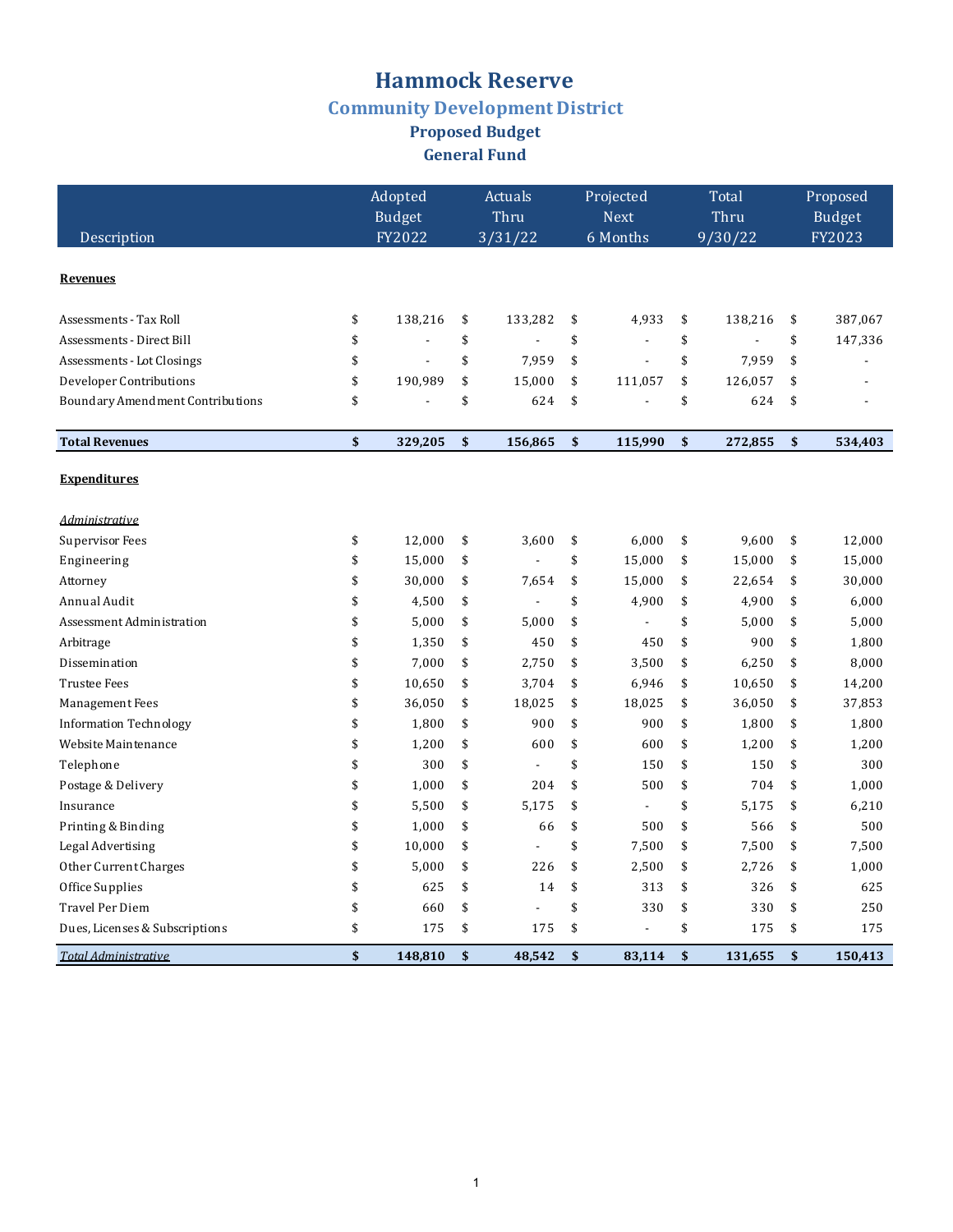### **Hammock Reserve Community Development District** Proposed Budget **General Fund**

|                                           | Adopted<br><b>Budget</b> |                           | Actuals<br>Thru          |                         | Projected<br><b>Next</b> | Total<br>Thru |                | Proposed<br><b>Budget</b> |         |
|-------------------------------------------|--------------------------|---------------------------|--------------------------|-------------------------|--------------------------|---------------|----------------|---------------------------|---------|
| Description                               | FY2022                   |                           | 3/31/22                  |                         | 6 Months                 |               | 9/30/22        |                           | FY2023  |
|                                           |                          |                           |                          |                         |                          |               |                |                           |         |
| <b>Operations &amp; Maintenance</b>       |                          |                           |                          |                         |                          |               |                |                           |         |
| <b>Field Expenditures</b>                 |                          |                           |                          |                         |                          |               |                |                           |         |
| Property Insurance                        | \$<br>5,000              | \$                        | 1,543                    | \$                      |                          | \$            | 1,543          | \$                        | 12,000  |
| Field Management                          | \$<br>15,000             | \$                        | 3,750                    | \$                      | 7,500                    | \$            | 11,250         | \$                        | 15.750  |
| Landscape Maintenance                     | \$<br>61,250             | \$                        | 20,299                   | \$                      | 31,404                   | \$            | 51,702         | \$                        | 114,000 |
| Landscape Replacement                     | \$<br>5,000              | \$                        |                          | \$                      | 5,000                    | \$            | 5,000          | \$                        | 15,000  |
| Streetlights                              | \$<br>18,000             | \$                        | 4,508                    | \$                      | 9,000                    | \$            | 13,508         | \$                        | 19,800  |
| Electric                                  | \$<br>7,200              | \$                        | 1,326                    | \$                      | 3,600                    | \$            | 4,926          | \$                        | 7,920   |
| Water & Sewer                             | \$<br>1,500              | \$                        | 5,587                    | \$                      | 750                      | \$            | 6,337          | \$                        | 6,970   |
| Sidewalk & Asphalt Maintenance            | \$<br>2,500              | \$                        |                          | \$                      | 1,250                    | \$            | 1,250          | \$                        | 2,500   |
| <b>Irrigation Repairs</b>                 | \$<br>5,000              | \$                        | 655                      | \$                      | 2,500                    | \$            | 3,155          | \$                        | 8,000   |
| General Repairs & Maintenance             | \$<br>5,000              | \$                        |                          | \$                      | 2,500                    | \$            | 2,500          | \$                        | 15,000  |
| Contingency                               | \$<br>2,500              | \$                        | $\overline{\phantom{a}}$ | \$                      | 1,250                    | \$            | 1,250          | \$                        | 7,500   |
| <b>Subtotal Field Expenditures</b>        | \$<br>127,950            | \$                        | 37,668                   | \$                      | 64,754                   | \$            | 102,421        | \$                        | 224,440 |
|                                           |                          |                           |                          |                         |                          |               |                |                           |         |
| <b>Amenity Expenditures</b>               |                          |                           |                          |                         |                          |               |                |                           |         |
| Amenity - Electric                        | \$<br>8,400              | \$                        |                          | \$                      | 4,200                    | \$            | 4,200          | \$                        | 5,400   |
| Amenity - Water                           | \$<br>2,042              | \$                        |                          | \$                      | 1,021                    | \$            | 1,021          | \$                        | 3,500   |
| Playground Lease                          | \$<br>8,167              | \$                        | 8,945                    | \$                      | 8,945                    | \$            | 17,890         | \$                        | 70,830  |
| Internet                                  | \$<br>1,750              | \$                        |                          | \$                      | 875                      | \$            | 875            | \$                        | 1,500   |
| Pest Control                              | \$<br>420                | \$                        |                          | \$                      | 210                      | \$            | 210            | \$                        | 720     |
| Janitorial Services                       | \$<br>4,958              | \$                        |                          | \$                      | 2,479                    | \$            | 2,479          | \$                        | 6,000   |
| <b>Security Services</b>                  | \$<br>5,833              | \$                        |                          | \$                      | 2,917                    | \$            | 2,917          | \$                        | 25,000  |
| Pool Maintenance                          | \$<br>10,500             | \$                        |                          | \$                      | 5,250                    | \$            | 5,250          | \$                        | 21,600  |
| Amenity Access Management                 | \$<br>2,917              | \$                        | $\overline{\phantom{a}}$ | \$                      | 1,458                    | \$            | 1,458          | \$                        | 5,000   |
| Amenity Repairs & Maintenance             | \$<br>583                | \$                        | $\overline{\phantom{a}}$ | \$                      | 292                      | \$            | 292            | \$                        | 10,000  |
| Contingency                               | \$<br>4,375              | \$                        |                          | \$                      | 2,188                    | $\frac{6}{3}$ | 2,188          | \$                        | 7,500   |
| <b>Subtotal Amenity Expenditures</b>      | \$<br>49,945             | \$                        | 8,945                    | \$                      | 29,834                   | \$            | 38,779         | \$                        | 157,050 |
| <b>Total Operations &amp; Maintenance</b> |                          | \$                        |                          |                         |                          |               |                |                           |         |
|                                           | \$<br>177,895            |                           | 46,612                   | \$                      | 94,587                   | \$            | 141,200        | \$                        | 381,490 |
| Other Expenditures                        |                          |                           |                          |                         |                          |               |                |                           |         |
| Capital Reserves - Transfer               | \$<br>2,500              | \$                        |                          | \$                      |                          | \$            |                | \$                        | 2,500   |
| <b>Total Other Expenditures</b>           | \$<br>2,500              | \$                        | $\blacksquare$           | \$                      | $\blacksquare$           | \$            | $\blacksquare$ | \$                        | 2,500   |
|                                           |                          |                           |                          |                         |                          |               |                |                           |         |
| <b>Total Expenditures</b>                 | \$<br>329,205            | $\boldsymbol{\mathsf{s}}$ | 95,154                   | \$                      | 177,701                  | \$            | 272,855        | \$                        | 534,403 |
|                                           |                          |                           |                          |                         |                          |               |                |                           |         |
| <b>Excess Revenues/(Expenditures)</b>     | \$                       | \$                        | 61,711                   | $\sqrt[6]{\frac{1}{2}}$ | $(61,711)$ \$            |               |                | \$                        |         |

| Product   | <b>ERU's</b> | <b>Assessable Units</b> | ERU/Unit | <b>Net Assessment</b> | Net Per Unit | <b>Gross Per Unit</b> |
|-----------|--------------|-------------------------|----------|-----------------------|--------------|-----------------------|
| Platted   | 437.00       | 437                     | .00      | \$387.067.22          | \$885.74     | \$952.41              |
| Unplatted | 166.34       | 591                     | 0.28     | \$147.335.58          | \$249.30     | \$268.06              |
|           | 603.34       | 1028                    |          | \$534.402.80          |              |                       |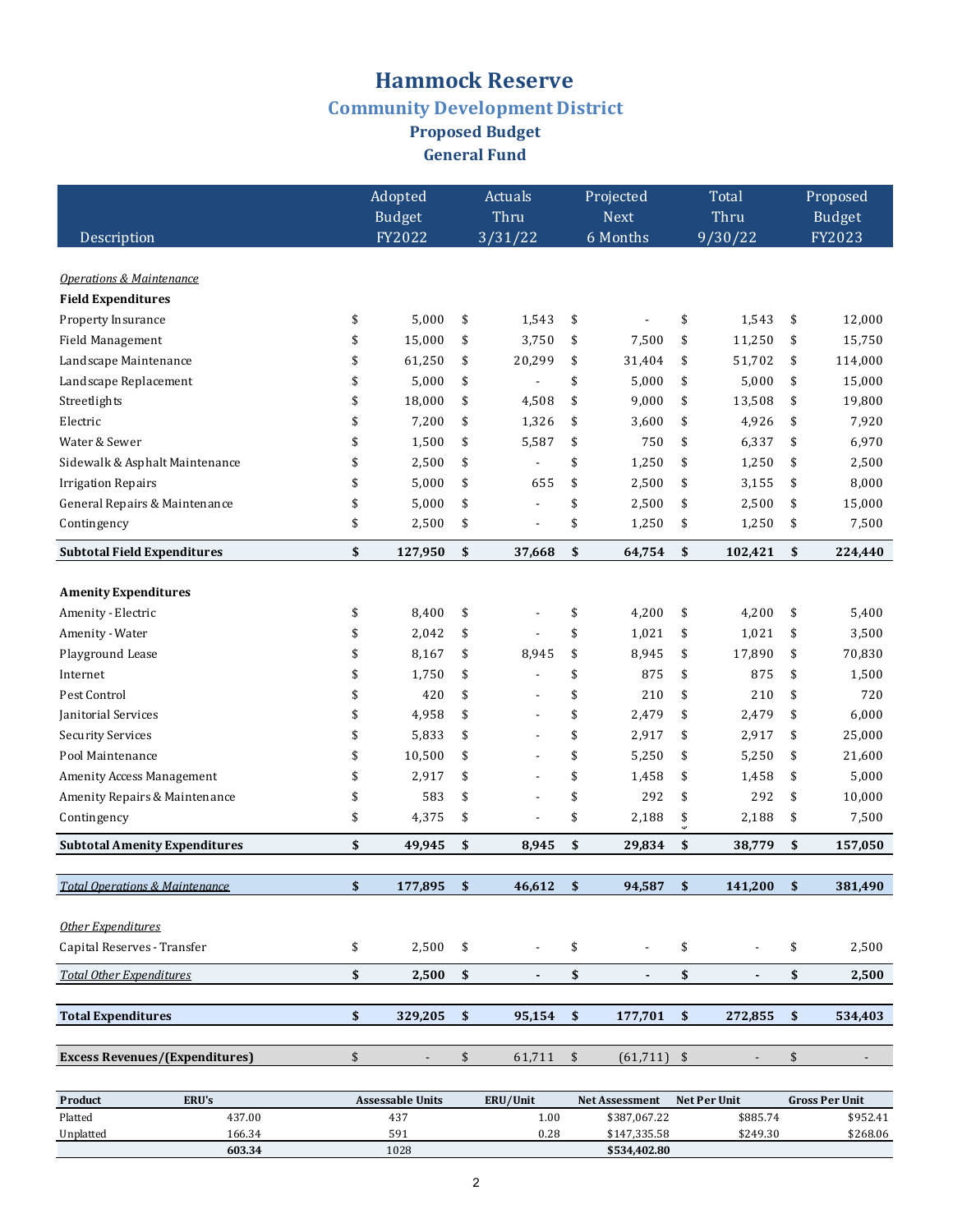#### **Revenues:**

#### *Assessments*

The District will levy a non-ad valorem assessment on all the assessable property within the District in order to pay for operating expenditures during the fiscal year.

#### **Expenditures:**

#### **General & Administrative:**

#### *Supervisor Fees*

Chapter 190, Florida Statutes, allows for each Board member to receive \$200 per meeting, not to exceed \$4,800 per year paid to each Supervisor for the time devoted to District business and meetings.

#### *Engineering*

The District's engineer, Wood & Associates Engineering, LLC, provides general engineering services to the District, e.g. attendance and preparation for monthly board meetings, review invoices and various projects as directed by the Board of Supervisors and the District Manager.

#### *Attorney*

The District's legal counsel, KE Law Group, PLLC, will be providing general legal services to the District, e.g. attendance and preparation for meetings, preparation and review of agreements, resolutions, etc. as directed by the Board of Supervisors and the District Manager.

#### *Annual Audit*

The District is required by Florida Statutes to arrange for an independent audit of its financial records on an annual basis. Grau & Associates provides this service.

#### *Assessment Administration*

The District will contract to levy and administer the collection of non-ad valorem assessment on all assessable property within the District. Governmental Management Services - Central Florida, LLC provides these services.

#### *Arbitrage*

The District is contracted with AMTEC, an independent certified public accountant to annually calculate the District's Arbitrage Rebate Liability on its Series 2020, 2021 and 2022 bonds, this cost also includes an additional bond issuance.

#### *Dissemination*

The District is required by the Security and Exchange Commission to comply with Rule 15c2-12(b)(5) which relates to additional reporting requirements for unrated bond issues. This cost is based upon on the Series 2020, 2021 and 2022 bonds. This cost also includes an additional bond issuance. Governmental Management Services - Central Florida, LLC provides these services.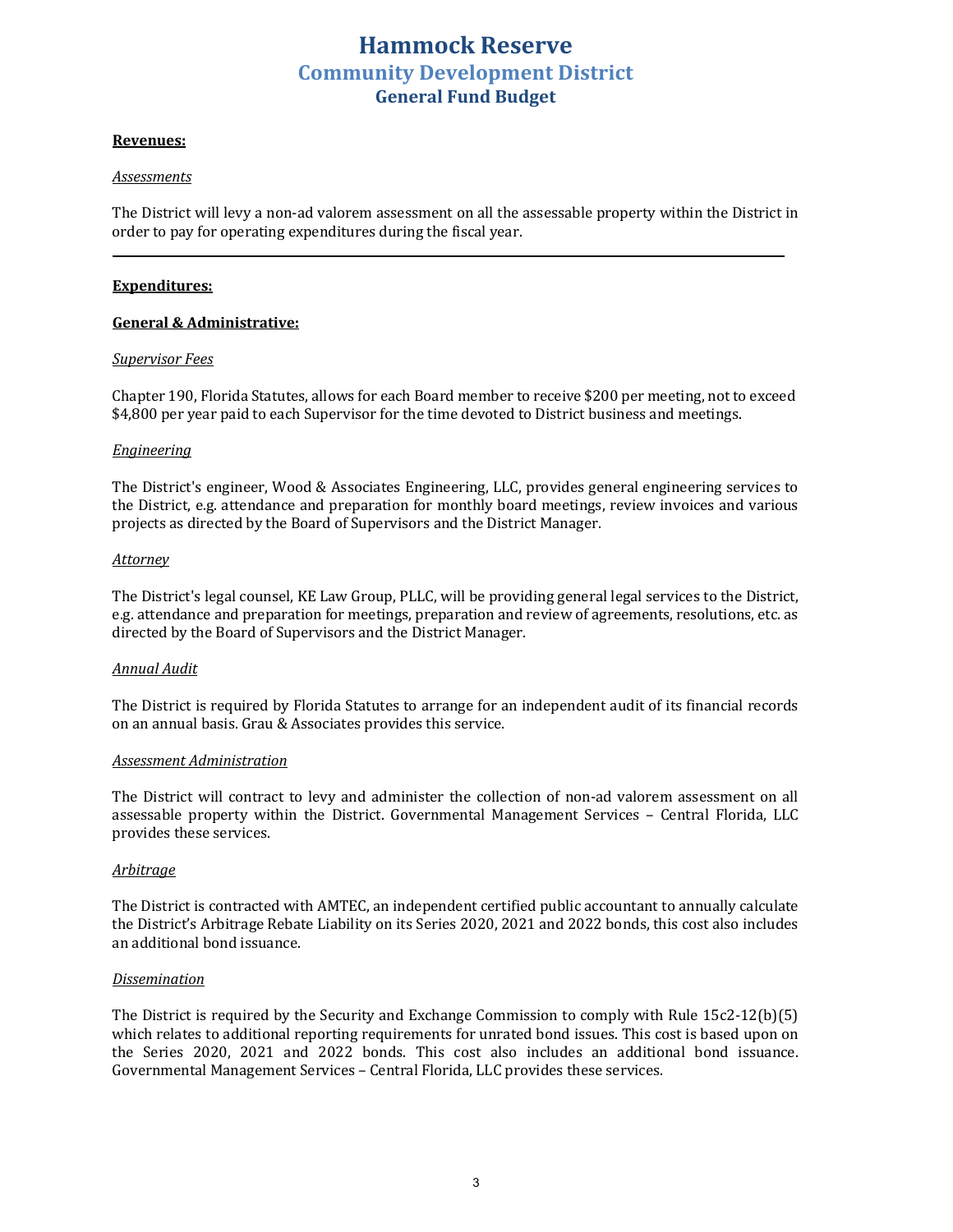#### *Trustee Fees*

The District will pay annual fees for Series 2020, 2021 and 2022 bonds that are deposited with a Trustee at US Bank. This cost also includes an additional bond issuance.

#### *Management Fees*

The District receives Management, Accounting and Administrative services as part of a Management Agreement with Governmental Management Services-Central Florida, LLC. The services include but are not limited to, recording and transcription of board meetings, administrative services, budget preparation, all financial reports, annual audits, etc.

#### *Information Technology*

Represents costs related to the District's information systems, which include but are not limited to video conferencing services, cloud storage services and servers, security, accounting software, etc. Governmental Management Services – Central Florida, LLC provides these systems.

#### *Website Maintenance*

Represents the costs associated with monitoring and maintaining the District's website created in accordance with Chapter 189, Florida Statutes. These services include site performance assessments, security and firewall maintenance, updates, document uploads, hosting and domain renewals, website backups, etc. Governmental Management Services - Central Florida, LLC provides these services.

#### *Telephone*

Telephone and fax machine.

#### *Postage & Delivery*

The District incurs charges for mailing of Board meeting agenda packages, overnight deliveries, correspondence, etc.

#### *Insurance*

The District's general liability and public officials liability insurance coverage is provided by Florida Insurance Alliance (FIA). FIA specializes in providing insurance coverage to governmental agencies.

#### *Printing & Binding*

Printing and Binding agenda packages for board meetings, printing of computerized checks, stationary, envelopes, etc.

#### *Legal Advertising*

The District is required to advertise various notices for monthly Board meetings, public hearings, etc. in a newspaper of general circulation.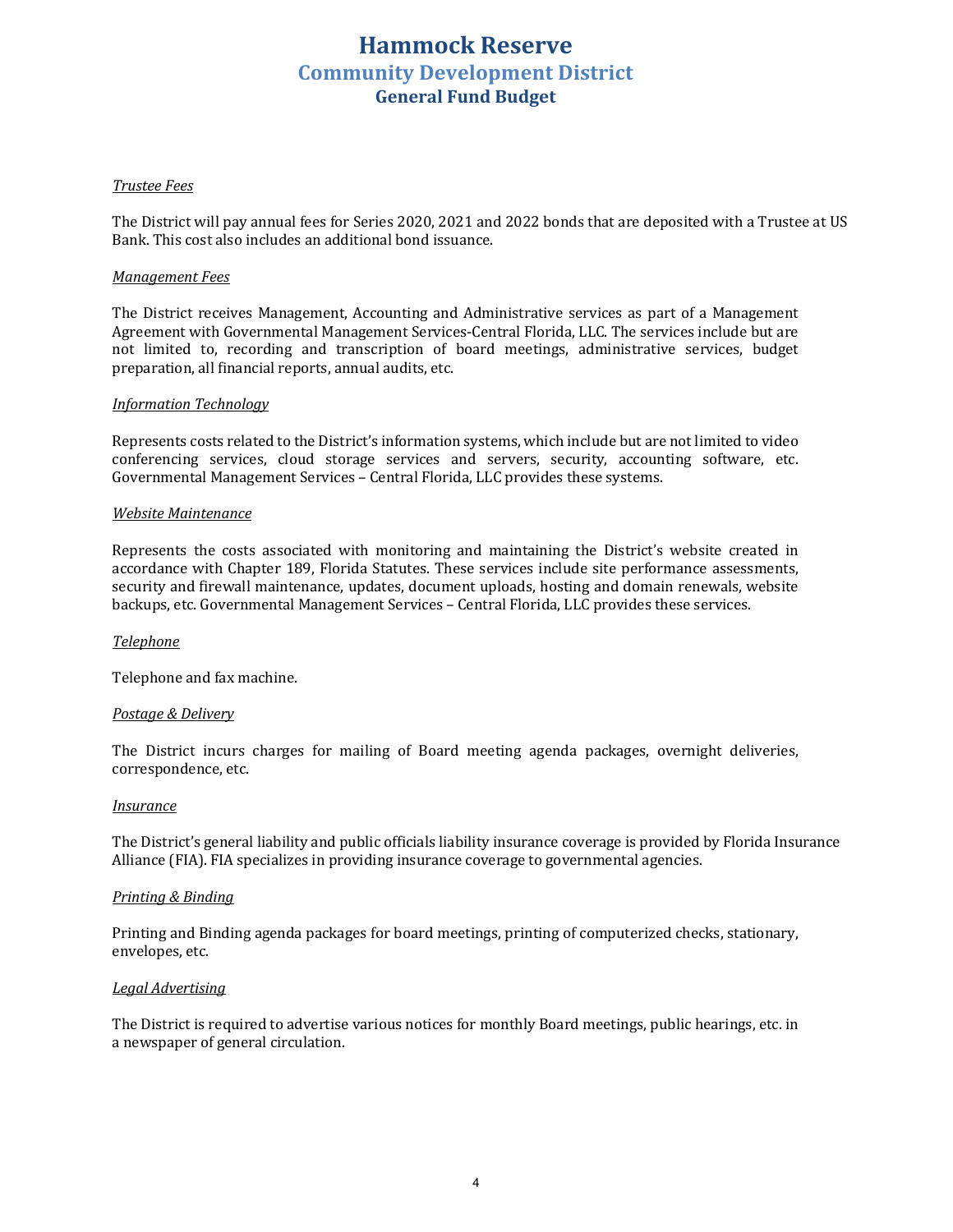#### *Other Current Charges*

Bank charges and any other miscellaneous expenses incurred during the year.

#### *Office Supplies*

Any supplies that may need to be purchased during the fiscal year, e.g., paper, minute books, file folders, labels, paper clips, etc. Governmental Management Services - Central Florida, LLC provides these services.

#### *Travel Per Diem*

The Board of Supervisors can be reimbursed for travel expenditures related to the conducting of District business.

#### *Dues, Licenses & Subscriptions*

The District is required to pay an annual fee to the Florida Department of Economic Opportunity for \$175. This is the only expense under this category for the District.

#### *Operations & Maintenance:*

#### **Field Expenditures**

#### **Property Insurance**

The District's property insurance coverage is provided by Florida Insurance Alliance (FIA). FIA specializes in providing insurance coverage to governmental agencies.

#### *Field Management*

Governmental Management Services – Central Florida, LLC provides onsite field management of contracts for District services such as landscape and lake maintenance. Services to include weekly site inspections, meetings with contractors, monitoring of utility accounts, attend Board meetings and respond to property owner phone calls and emails.

#### *Landscape Maintenance*

Represents the estimated maintenance of the landscaping within the common areas of the District after the installation of landscape material has been completed. The District has contracted with Prince & Sons, Inc. to provide these services.

#### *Landscape Replacement*

Represents the estimated cost of replacing landscaping within the common areas of the District.

#### *Streetlights*

Represents the cost to maintain street lights within the District Boundaries that are expected to be in place throughout the fiscal year.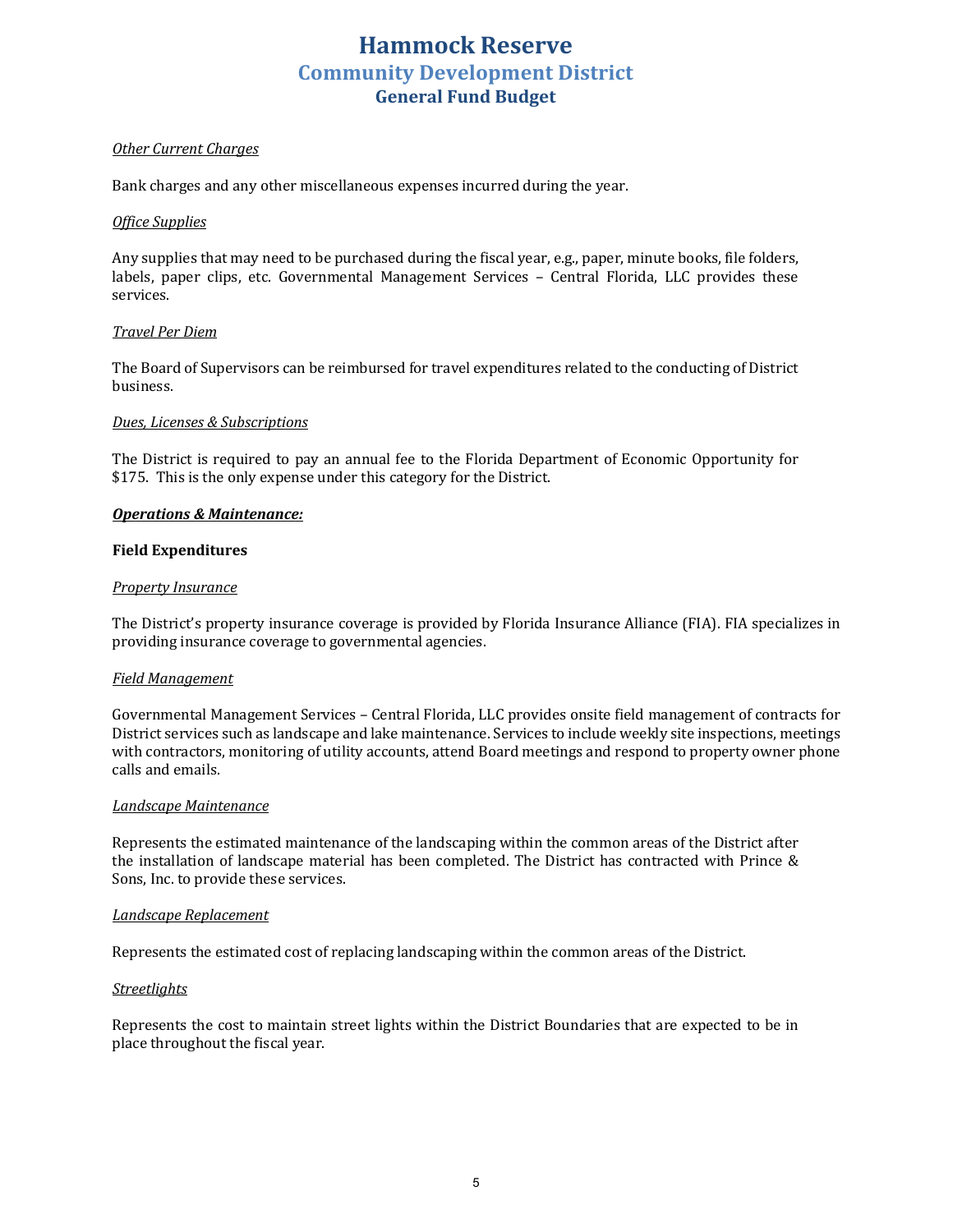#### *Electric*

Represents current and estimated electric charges of common areas throughout the District.

#### *Water & Sewer*

Represents current and estimated costs for water and refuse services provided for common areas throughout the District.

#### *Sidewalk & Asphalt Maintenance*

Represents the estimated costs of maintaining the sidewalks and asphalt throughout the District's Boundary.

#### *Irrigation Repairs*

Represents the cost of maintaining and repairing the irrigation system. This includes the sprinklers, and irrigation wells. The District has contracted with Prince & Sons, Inc. to provide these services.

#### *General Repairs & Maintenance*

Represents estimated costs for general repairs and maintenance of the District's common areas.

#### *Contingency*

Represents funds allocated to expenses that the District could incur throughout the fiscal year that do not fit into any field category.

#### **Amenity Expenditures**

#### *Amenity - Electric*

Represents estimated electric charges for the District's amenity facilities.

#### *Amenity – Water*

Represents estimated water charges for the District's amenity facilities.

#### *Playground Lease*

The District has entered into a leasing agreement with WHFS, LLC for playgrounds installed in the community.

#### *Internet*

Internet service will be added for use at the Amenity Center.

#### *Pest Control*

The District will incur costs for pest control treatments to its amenity facilities.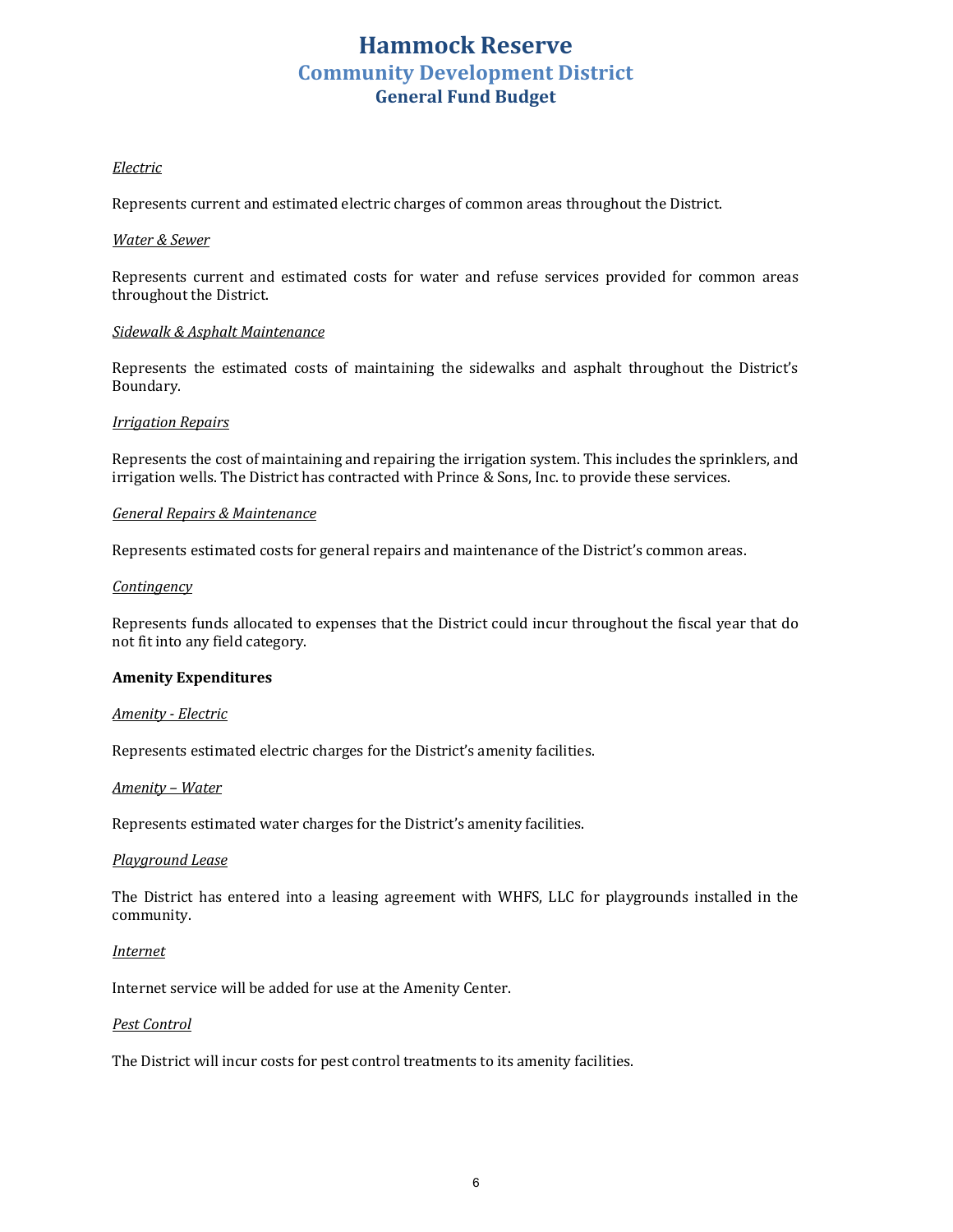#### *Janitorial Services*

Represents estimated costs to provide janitorial services and supplies for the District's amenity facilities.

#### *Security Services*

Represents the estimated cost of contracting a monthly security service for the District's amenity facilities, as well as maintaining security systems installed.

#### *Pool Maintenance*

Represents estimated costs of regular cleaning and treatments of the District's pool.

#### *Amenity Access Management*

Represents the cost of managing access to the District's amenity facilities.

#### *Amenity Repairs & Maintenance*

Represents estimated costs for repairs and maintenance of the District's amenity facilities.

#### *Contingency*

Represents funds allocated to expenses that the District could incur throughout the fiscal year that do not fit into any amenity category.

#### **Other Expenditures:**

#### *Capital Reserves - Transfer*

Funds collected and reserved for the replacement of and/or purchase of new capital improvements throughout the District.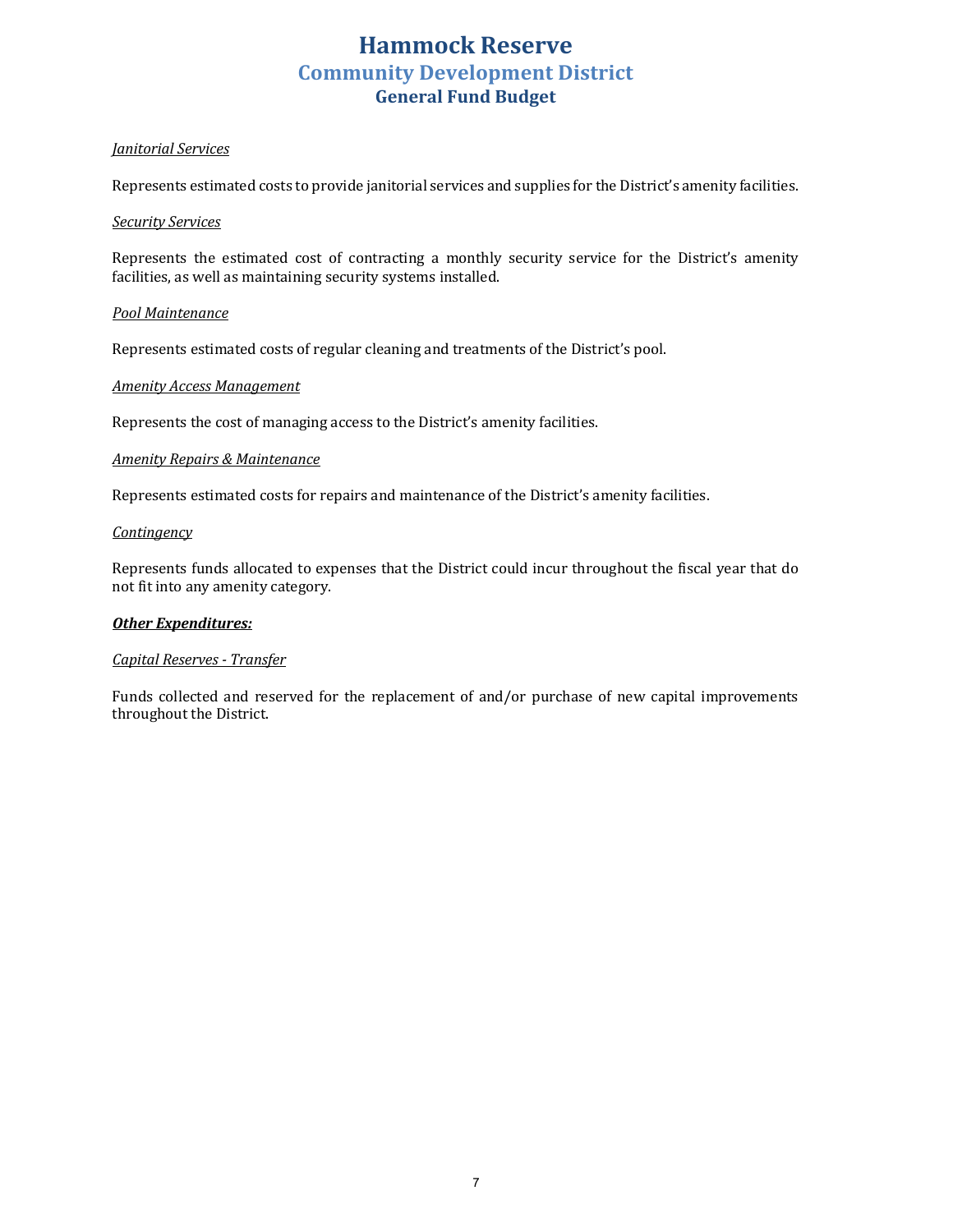# **Community Development District**

### **Proposed Budget Series 2020 Debt Service Fund**

| Description                                 | Adopted<br><b>Budget</b><br>FY2022 | Actuals<br>Thru<br>3/31/22 | Projected<br><b>Next</b><br>6 Months |                           | Total<br>Thru<br>9/30/22 |               | Proposed<br>Budget<br>FY2023 |
|---------------------------------------------|------------------------------------|----------------------------|--------------------------------------|---------------------------|--------------------------|---------------|------------------------------|
| <b>Revenues</b>                             |                                    |                            |                                      |                           |                          |               |                              |
| Special Assessments                         | \$<br>308,327                      | \$<br>297,031              | \$<br>11,296                         | \$                        | 308,327                  | \$            | 308,327                      |
| Interest                                    | \$                                 | \$<br>7                    | \$<br>$\overline{\phantom{a}}$       | \$                        | 7                        | \$            |                              |
| Carry Forward Surplus                       | \$<br>102,395                      | \$<br>256,390              | \$                                   | \$                        | 256,390                  | \$            | 105,937                      |
| <b>Total Revenues</b>                       | \$<br>410,722                      | \$<br>553,428              | \$<br>11,296                         | $\boldsymbol{\mathsf{s}}$ | 564,724                  | $\sqrt{2}$    | 414,264                      |
| <b>Expenditures</b>                         |                                    |                            |                                      |                           |                          |               |                              |
| Interest Expense - 11/1                     | \$<br>102,391                      | \$<br>102,391              | \$                                   | \$                        | 102,391                  | \$            | 101,078                      |
| Principal Expense - 5/1                     | \$<br>100,000                      | \$<br>$\overline{a}$       | \$<br>100.000                        | \$                        | 100,000                  | \$            | 105,000                      |
| Interest Expense - 5/1                      | \$<br>102,391                      | \$                         | \$<br>102,391                        | \$                        | 102,391                  | \$            | 101,078                      |
| <b>Total Expenditures</b>                   | \$<br>304,781                      | \$<br>102,391              | \$<br>202,391                        | $\mathbf{s}$              | 304,781                  | $\mathbf{s}$  | 307,156                      |
| <b>Other Financing Sources/(Uses)</b>       |                                    |                            |                                      |                           |                          |               |                              |
| <b>Bond Proceeds</b>                        | \$                                 | \$                         | \$                                   | \$                        |                          | \$            |                              |
| Transfer In/(Out)                           | \$                                 | \$<br>$(154,006)$ \$       |                                      | \$                        | $(154,006)$ \$           |               |                              |
| <b>Total Other Financing Sources/(Uses)</b> | \$                                 | \$<br>$(154,006)$ \$       | ۰                                    | \$                        | $(154,006)$ \$           |               | $\blacksquare$               |
| <b>Excess Revenues/(Expenditures)</b>       | \$<br>105,940                      | \$<br>297,032              | \$<br>(191, 095)                     | $\frac{1}{2}$             | 105,937                  | $\frac{1}{2}$ | 107,108                      |

Interest Expense 11/1/23 <br> **3** 99,700<br> **5** 99,700 **99,700** 

|                            |                  | <b>Maximum Annual</b> | Net Assessment Per | <b>Gross Assessment</b> |
|----------------------------|------------------|-----------------------|--------------------|-------------------------|
| Product                    | Assessable Units | <b>Debt Service</b>   | Unit               | Per Unit                |
| SF - Contracted - Other    | 144              | 194.400               | \$1.349            | \$1,450                 |
| SF - Contracted - Meritage | 87               | 113.927               | \$1.308            | \$1.407                 |
|                            | 231              | 308.327               |                    |                         |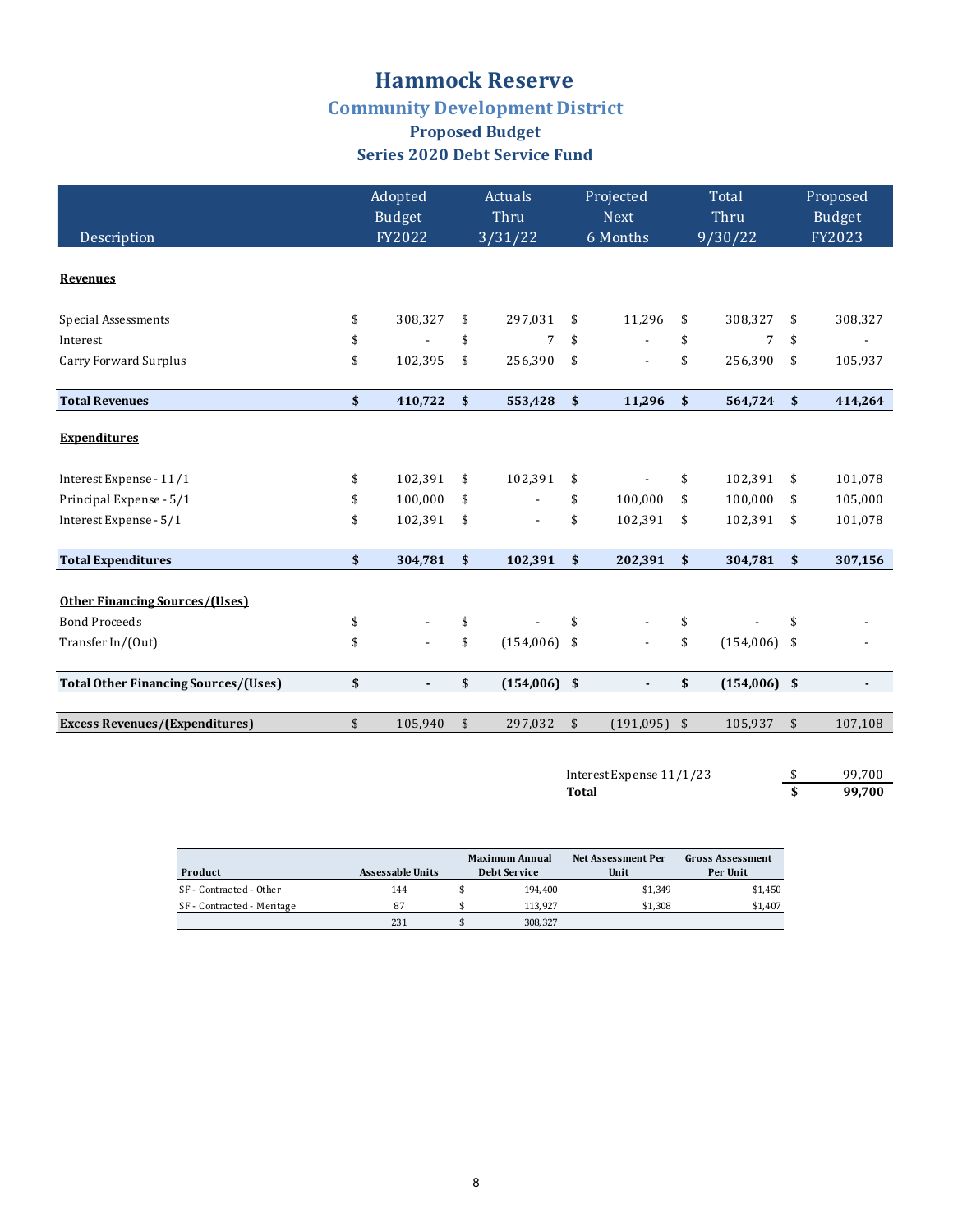**Community Development District<br>Series 2020 Special Assessment Bonds** 

| Date     | Balance            | Prinicpal        |    | Interest   | Total            |
|----------|--------------------|------------------|----|------------|------------------|
|          |                    |                  |    |            |                  |
| 11/01/22 | \$<br>5,280,000.00 | \$               | \$ | 101,078.13 | \$<br>303,468.75 |
| 05/01/23 | \$<br>5,280,000.00 | \$<br>105,000.00 | \$ | 101,078.13 | \$               |
| 11/01/23 | \$<br>5,175,000.00 | \$               | \$ | 99,700.00  | \$<br>305,778.13 |
| 05/01/24 | \$<br>5,175,000.00 | \$<br>110,000.00 | \$ | 99,700.00  | \$               |
| 11/01/24 | \$<br>5,065,000.00 | \$               | \$ | 98,256.25  | \$<br>307,956.25 |
| 05/01/25 | \$<br>5,065,000.00 | \$<br>110,000.00 | \$ | 98,256.25  | \$               |
| 11/01/25 | \$<br>4,955,000.00 | \$               | \$ | 96,812.50  | \$<br>305,068.75 |
| 05/01/26 | \$<br>4,955,000.00 | \$<br>115,000.00 | \$ | 96,812.50  | \$               |
| 11/01/26 | \$<br>4,840,000.00 | \$               | \$ | 94,943.75  | \$<br>306,756.25 |
| 05/01/27 | \$<br>4,840,000.00 | \$<br>120,000.00 | \$ | 94,943.75  | \$               |
| 11/01/27 | \$<br>4,720,000.00 | \$               | \$ | 92,993.75  | \$<br>307,937.50 |
| 05/01/28 | \$<br>4,720,000.00 | \$<br>120,000.00 | \$ | 92,993.75  | \$               |
| 11/01/28 | \$<br>4,600,000.00 | \$               | \$ | 91,043.75  | \$<br>304,037.50 |
| 05/01/29 | \$<br>4,600,000.00 | \$<br>125,000.00 | \$ | 91,043.75  | \$               |
| 11/01/29 | \$<br>4,475,000.00 | \$               | \$ | 89,012.50  | \$<br>305,056.25 |
| 05/01/30 | \$<br>4,475,000.00 | \$<br>130,000.00 | \$ | 89,012.50  | \$               |
| 11/01/30 | \$<br>4,345,000.00 | \$               | \$ | 86,900.00  | \$<br>305,912.50 |
| 05/01/31 | \$<br>4,345,000.00 | \$<br>135,000.00 | \$ | 86,900.00  | \$               |
| 11/01/31 | \$<br>4,210,000.00 | \$               | \$ | 84,200.00  | \$<br>306,100.00 |
| 05/01/32 | \$<br>4,210,000.00 | \$<br>140,000.00 | \$ | 84,200.00  | \$               |
| 11/01/32 | \$<br>4,070,000.00 | \$               | \$ | 81,400.00  | \$<br>305,600.00 |
| 05/01/33 | \$<br>4,070,000.00 | \$<br>145,000.00 | \$ | 81,400.00  | \$               |
| 11/01/33 | \$<br>3,925,000.00 | \$               | \$ | 78,500.00  | \$<br>304,900.00 |
| 05/01/34 | \$<br>3,925,000.00 | \$<br>150,000.00 | \$ | 78,500.00  | \$               |
| 11/01/34 | \$<br>3,775,000.00 | \$               | \$ | 75,500.00  | \$<br>304,000.00 |
| 05/01/35 | \$<br>3,775,000.00 | \$<br>160,000.00 | \$ | 75,500.00  | \$               |
| 11/01/35 | \$<br>3,615,000.00 | \$               | \$ | 72,300.00  | \$<br>307,800.00 |
| 05/01/36 | \$<br>3,615,000.00 | \$<br>165,000.00 | \$ | 72,300.00  | \$               |
| 11/01/36 | \$<br>3,450,000.00 | \$               | \$ | 69,000.00  | \$<br>306,300.00 |
| 05/01/37 | \$<br>3,450,000.00 | \$<br>170,000.00 | \$ | 69,000.00  | \$               |
| 11/01/37 | \$<br>3,280,000.00 | \$               | \$ | 65,600.00  | \$<br>304,600.00 |
| 05/01/38 | \$<br>3,280,000.00 | \$<br>180,000.00 | \$ | 65,600.00  | \$               |
| 11/01/38 | \$<br>3,100,000.00 | \$               | \$ | 62,000.00  | \$<br>307,600.00 |
| 05/01/39 | \$<br>3,100,000.00 | \$<br>185,000.00 | \$ | 62,000.00  | \$               |
| 11/01/39 | \$<br>2,915,000.00 | \$               | \$ | 58,300.00  | \$<br>305,300.00 |
| 05/01/40 | \$<br>2,915,000.00 | \$<br>195,000.00 | \$ | 58,300.00  | \$               |
| 11/01/40 | \$<br>2,720,000.00 | \$               | \$ | 54,400.00  | \$<br>307,700.00 |
| 05/01/41 | \$<br>2,720,000.00 | \$<br>200,000.00 | \$ | 54,400.00  | \$               |
| 11/01/41 | \$<br>2,520,000.00 | \$               | \$ | 50,400.00  | \$<br>304,800.00 |
| 05/01/42 | \$<br>2,520,000.00 | \$<br>210,000.00 | \$ | 50,400.00  | \$               |
| 11/01/42 | \$<br>2,310,000.00 | \$               | \$ | 46,200.00  | \$<br>306,600.00 |
| 05/01/43 | \$<br>2,310,000.00 | \$<br>220,000.00 | \$ | 46,200.00  | \$               |
| 11/01/43 | \$<br>2,090,000.00 | \$               | \$ | 41,800.00  | \$<br>308,000.00 |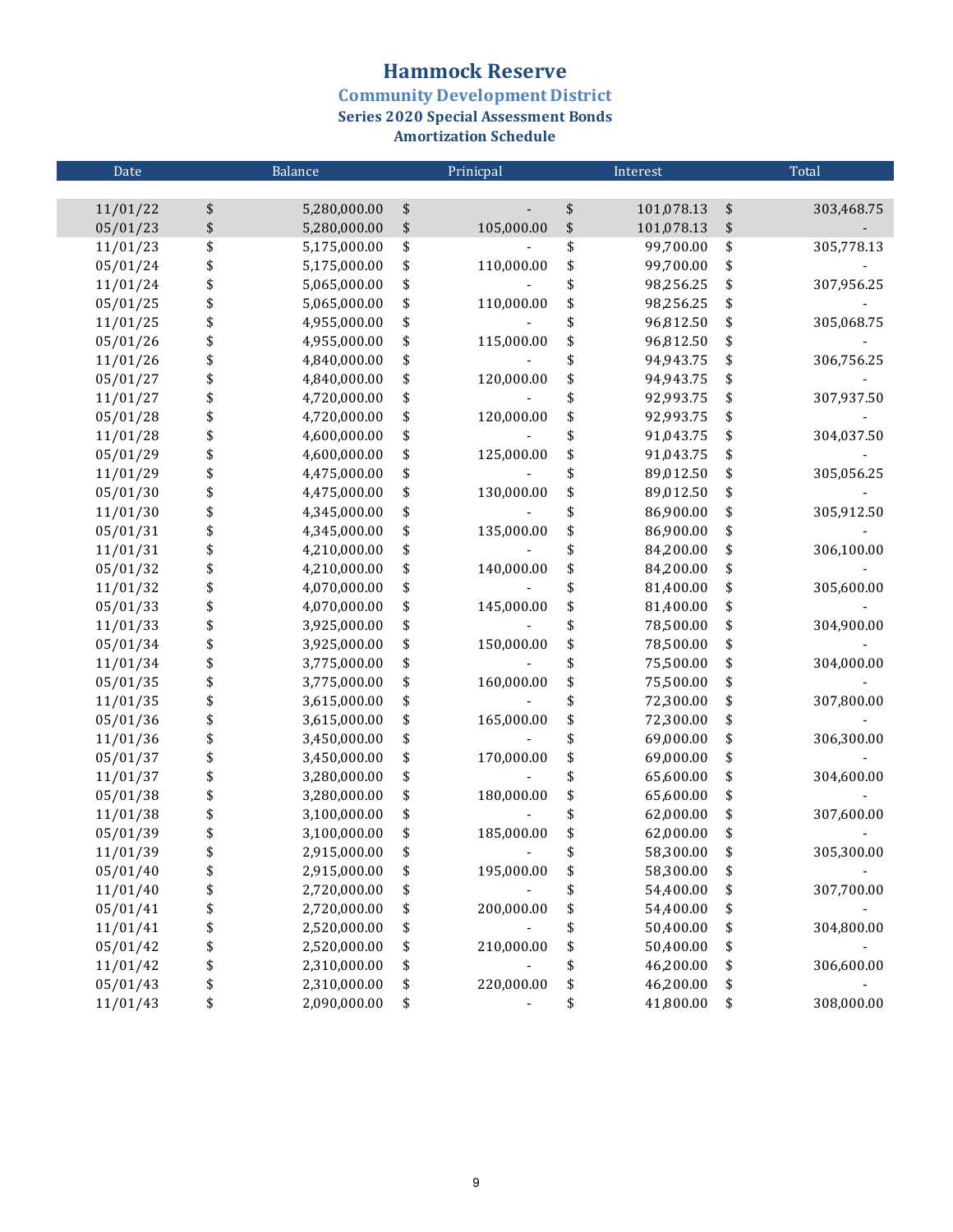**Community Development District<br>Series 2020 Special Assessment Bonds** 

| Date     | Balance            | Prinicpal        |    | Interest     | Total              |
|----------|--------------------|------------------|----|--------------|--------------------|
|          |                    |                  |    |              |                    |
| 05/01/44 | \$<br>2,090,000.00 | \$<br>225,000.00 | \$ | 41,800.00    | \$                 |
| 11/01/44 | \$<br>1,865,000.00 | \$               | S  | 37,300.00    | \$<br>304,100.00   |
| 05/01/45 | \$<br>1,865,000.00 | \$<br>235,000.00 | \$ | 37,300.00    | \$                 |
| 11/01/45 | \$<br>1,630,000.00 | \$               |    | 32,600.00    | \$<br>304,900.00   |
| 05/01/46 | \$<br>1,630,000.00 | \$<br>245,000.00 | \$ | 32,600.00    | \$                 |
| 11/01/46 | \$<br>1,385,000.00 | \$               |    | 27,700.00    | \$<br>305,300.00   |
| 05/01/47 | \$<br>1,385,000.00 | \$<br>255,000.00 | \$ | 27,700.00    | \$                 |
| 11/01/47 | \$<br>1,130,000.00 | \$               |    | 22.600.00    | \$<br>305,300.00   |
| 05/01/48 | \$<br>1,130,000.00 | \$<br>265,000.00 | \$ | 22,600.00    | \$                 |
| 11/01/48 | \$<br>865,000.00   | \$               |    | 17,300.00    | \$<br>304,900.00   |
| 05/01/49 | \$<br>865,000.00   | \$<br>275,000.00 | \$ | 17,300.00    | \$                 |
| 11/01/49 | \$<br>590,000.00   | \$               |    | 11,800.00    | \$<br>304,100.00   |
| 05/01/50 | \$<br>590,000.00   | \$<br>290,000.00 | \$ | 11,800.00    | \$                 |
| 11/1/50  | \$<br>300,000.00   | \$               |    | 6,000.00     | \$<br>307,800.00   |
| 5/1/51   | \$<br>300,000.00   | \$<br>300,000.00 | \$ | 6,000.00     | \$<br>306,000.00   |
|          |                    | 5,380,000.00     | \$ | 3,896,062.50 | \$<br>9,383,572.66 |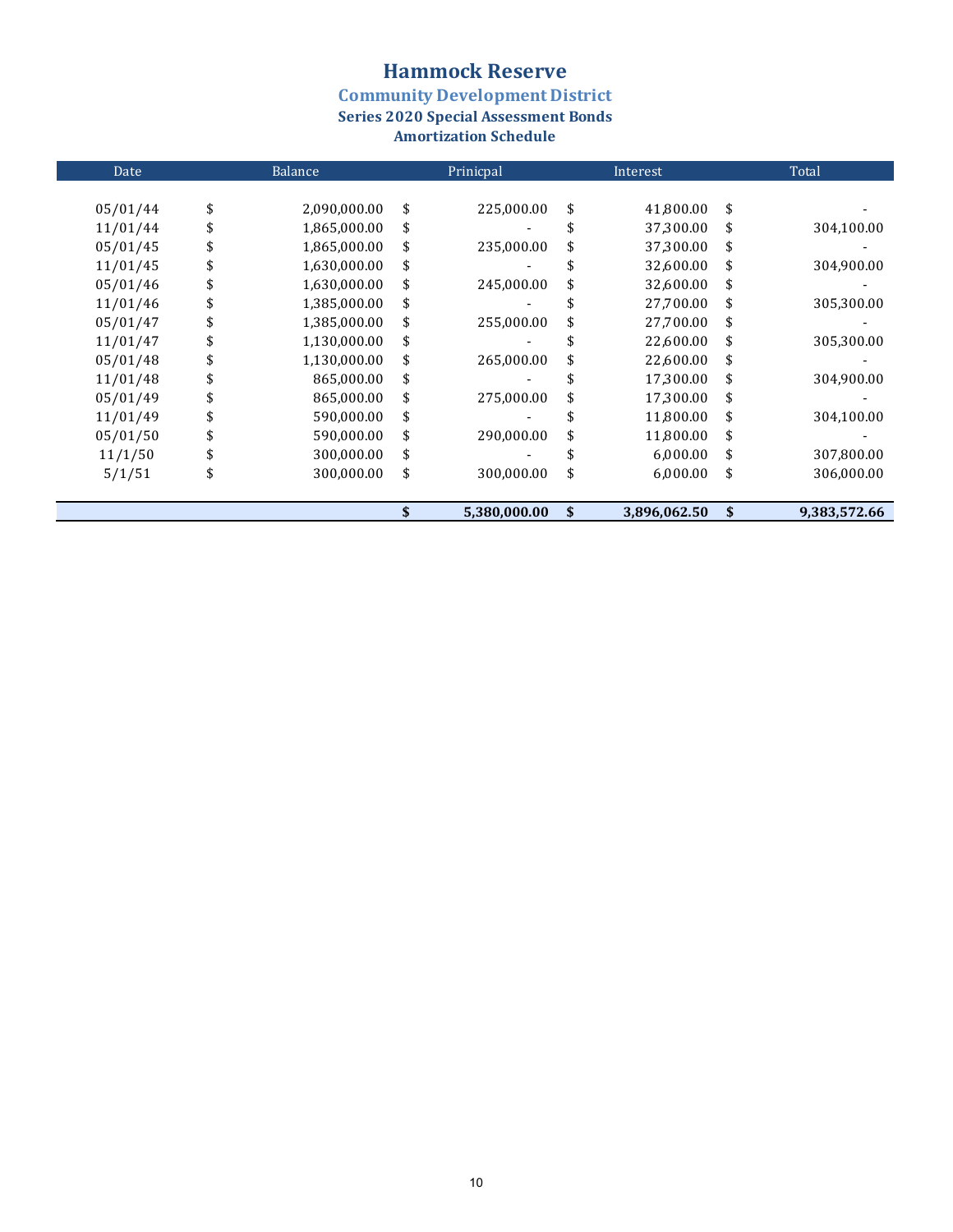# **Community Development District**

### **Proposed Budget Series 2021 Debt Service Fund**

| Description                           | Adopted<br><b>Budget</b><br>FY2022 | Actuals<br>Thru<br>3/31/22     | Projected<br><b>Next</b><br>6 Months | <b>Total</b><br>Thru<br>9/30/22 |               | Proposed<br><b>Budget</b><br>FY2023 |
|---------------------------------------|------------------------------------|--------------------------------|--------------------------------------|---------------------------------|---------------|-------------------------------------|
| <b>Revenues</b>                       |                                    |                                |                                      |                                 |               |                                     |
| <b>Special Assessments</b>            | \$<br>278,100                      | \$<br>1,350                    | \$<br>213,300                        | \$<br>214,650                   | \$            | 278,100                             |
| Interest                              | \$                                 | \$<br>9                        | \$                                   | \$<br>9                         | \$            |                                     |
| Assessments - Prepayment              | \$<br>$\overline{\phantom{a}}$     | \$<br>22,388                   | \$                                   | \$<br>22,388                    | \$            |                                     |
| Assessments - Lot Closings            | \$                                 | \$<br>64,800                   | \$                                   | \$<br>64,800                    | \$            |                                     |
| Carry Forward Surplus                 | \$<br>79,257                       | \$<br>79,262                   | \$                                   | \$<br>79,262                    | \$            | 94,331                              |
| <b>Total Revenues</b>                 | \$<br>357,357                      | \$<br>167,809                  | \$<br>213,300                        | \$<br>381,109                   | \$            | 372,431                             |
| <b>Expenditures</b>                   |                                    |                                |                                      |                                 |               |                                     |
| Interest Expense - 11/1               | \$<br>79,256                       | \$<br>79,256                   | \$                                   | \$<br>79,256                    | \$            | 85,966                              |
| Principal Expense - 5/1               | \$<br>100,000                      | \$                             | \$<br>100,000                        | \$<br>100,000                   | \$            | 105,000                             |
| Interest Expense - 5/1                | \$<br>87,522                       | \$<br>$\overline{\phantom{a}}$ | \$<br>87,522                         | \$<br>87,522                    | \$            | 85,966                              |
| Special Call - 5/1                    | \$                                 | \$                             | \$<br>20,000                         | \$<br>20,000                    | \$            |                                     |
| <b>Total Expenditures</b>             | \$<br>266,778                      | \$<br>79,256                   | \$<br>207,522                        | \$<br>286,778                   | $\mathbf{\$}$ | 276,931                             |
| <b>Excess Revenues/(Expenditures)</b> | \$<br>90,579                       | \$<br>88,553                   | \$<br>5,778                          | \$<br>94,331                    | \$            | 95,500                              |

| Interest Expense $11/1/23$ | 84.719 |
|----------------------------|--------|
| Total                      | 84.719 |

|               |                  | Maximum Annual |                     | Net Assessment Per | <b>Gross Assessment</b> |
|---------------|------------------|----------------|---------------------|--------------------|-------------------------|
| Product       | Assessable Units |                | <b>Debt Service</b> | Unit               | Per Unit                |
| Single Family | 206              |                | 278.100             | \$1.350            | \$1.452                 |
|               | 206              |                | 278.100             |                    |                         |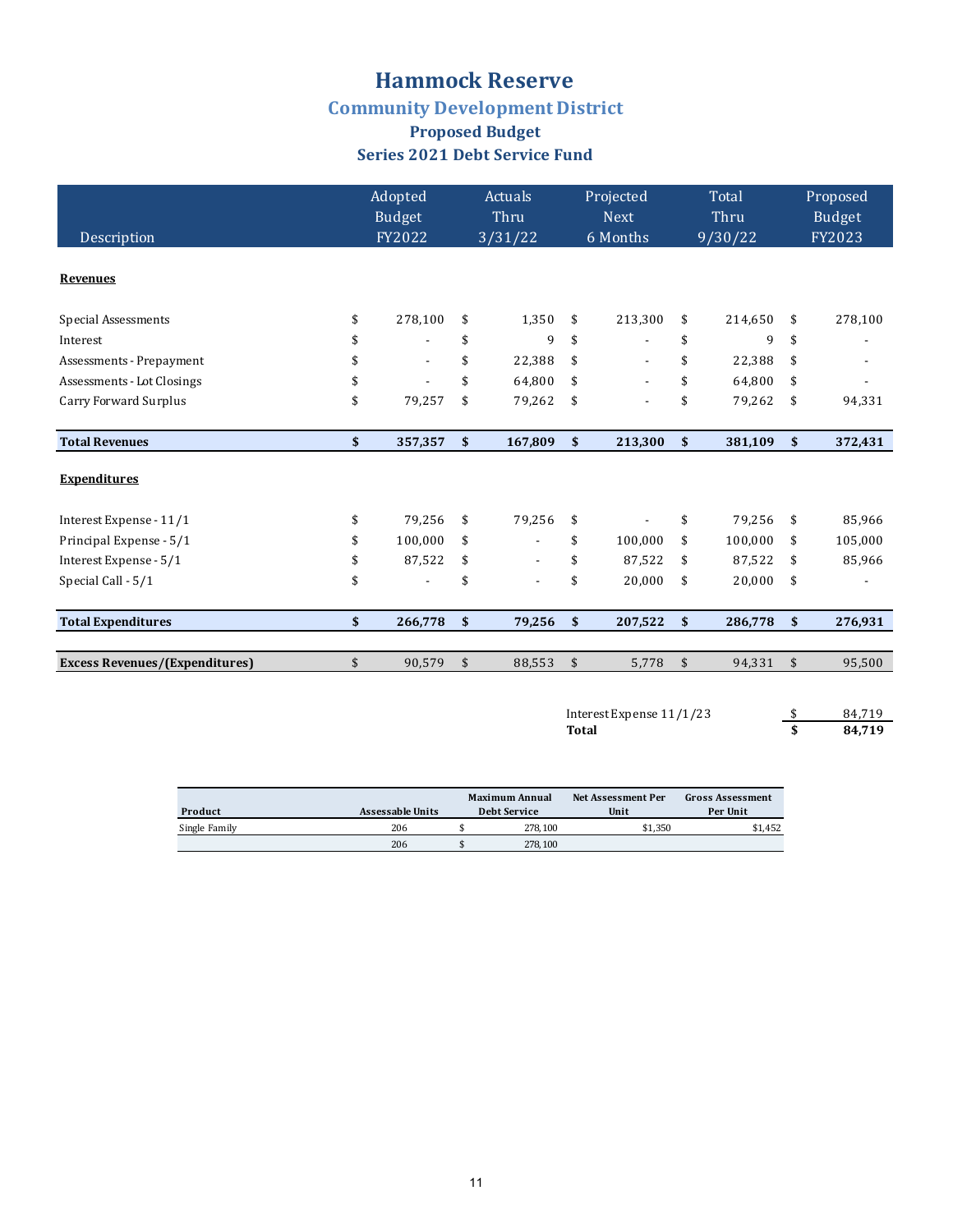**Community Development District<br>Series 2021 Special Assessment Bonds** 

| Date     | Balance            | Prinicpal |            | Interest        | Total |            |  |
|----------|--------------------|-----------|------------|-----------------|-------|------------|--|
|          |                    |           |            |                 |       |            |  |
| 11/01/22 | \$<br>4,870,000.00 | \$        |            | \$<br>85,965.63 | \$    | 85,965.63  |  |
| 05/01/23 | \$<br>4,870,000.00 | \$        | 105,000.00 | \$<br>85,965.63 | \$    |            |  |
| 11/01/23 | \$<br>4,765,000.00 | \$        |            | \$<br>84,718.75 | \$    | 275,684.38 |  |
| 05/01/24 | \$<br>4,765,000.00 | \$        | 105,000.00 | \$<br>84,718.75 | \$    |            |  |
| 11/01/24 | \$<br>4,660,000.00 | \$        |            | \$<br>83,471.88 | \$    | 273,190.63 |  |
| 05/01/25 | \$<br>4,660,000.00 | \$        | 110,000.00 | \$<br>83,471.88 | \$    |            |  |
| 11/01/25 | \$<br>4,440,000.00 | \$        |            | \$<br>82,165.63 | \$    | 275,637.50 |  |
| 05/01/26 | \$<br>4,440,000.00 | \$        | 110,000.00 | \$<br>82,165.63 | \$    |            |  |
| 11/01/26 | \$<br>4,440,000.00 | \$        |            | \$<br>80,859.38 | \$    | 273,025.00 |  |
| 05/01/27 | \$<br>4,440,000.00 | \$        | 115,000.00 | \$<br>80,859.38 | \$    |            |  |
| 11/01/27 | \$<br>4,325,000.00 | \$        |            | \$<br>79,134.38 | \$    | 274,993.75 |  |
| 05/01/28 | \$<br>4,325,000.00 | \$        | 120,000.00 | \$<br>79,134.38 | \$    |            |  |
| 11/01/28 | \$<br>4,205,000.00 | \$        |            | \$<br>77,334.38 | \$    | 276,468.75 |  |
| 05/01/29 | \$<br>4,205,000.00 | \$        | 120,000.00 | \$<br>77,334.38 | \$    |            |  |
| 11/01/29 | \$<br>4,085,000.00 | \$        |            | \$<br>75,534.38 | \$    | 272,868.75 |  |
| 05/01/30 | \$<br>4,085,000.00 | \$        | 125,000.00 | \$<br>75,534.38 | \$    |            |  |
| 11/01/30 | \$<br>3,960,000.00 | \$        |            | \$<br>73,659.38 | \$    | 274,193.75 |  |
| 05/01/31 | \$<br>3,830,000.00 | \$        | 130,000.00 | \$<br>73,659.38 | \$    |            |  |
| 11/01/31 | \$<br>3,830,000.00 | \$        |            | \$<br>71,709.38 | \$    | 275,368.75 |  |
| 05/01/32 | \$<br>3,830,000.00 | \$        | 135,000.00 | \$<br>71,709.38 | \$    |            |  |
| 11/01/32 | \$<br>3,695,000.00 | \$        |            | \$<br>69,431.25 | \$    | 276,140.63 |  |
| 05/01/33 | \$<br>3,695,000.00 | \$        | 140,000.00 | \$<br>69,431.25 | \$    |            |  |
| 11/01/33 | \$<br>3,555,000.00 | \$        |            | \$<br>67,068.75 | \$    | 276,500.00 |  |
| 05/01/34 | \$<br>3,555,000.00 | \$        | 145,000.00 | \$<br>67,068.75 | \$    |            |  |
| 11/01/34 | \$<br>3,410,000.00 | \$        |            | \$<br>64,621.88 | \$    | 276,690.63 |  |
| 05/01/35 | \$<br>3,410,000.00 | \$        | 145,000.00 | \$<br>64,621.88 | \$    |            |  |
| 11/01/35 | \$<br>3,265,000.00 | \$        |            | \$<br>62,175.00 | \$    | 271,796.88 |  |
| 05/01/36 | \$<br>3,265,000.00 | \$        | 150,000.00 | \$<br>62,175.00 | \$    |            |  |
| 11/01/36 | \$<br>3,115,000.00 | \$        |            | \$<br>59,643.75 | \$    | 271,818.75 |  |
| 05/01/37 | \$<br>3,115,000.00 | \$        | 160,000.00 | \$<br>59,643.75 | \$    |            |  |
| 11/01/37 | \$<br>2,955,000.00 | \$        |            | \$<br>56,943.75 | \$    | 276,587.50 |  |
| 05/01/38 | \$<br>2,955,000.00 | \$        | 165,000.00 | \$<br>56,943.75 | \$    |            |  |
| 11/01/38 | \$<br>2,790,000.00 | \$        |            | \$<br>54,159.38 | \$    | 276,103.13 |  |
| 05/01/39 | \$<br>2,790,000.00 | \$        | 170,000.00 | \$<br>54,159.38 | \$    |            |  |
| 11/01/39 | \$<br>2,620,000.00 | \$        |            | \$<br>51,290.63 | \$    | 275,450.00 |  |
| 05/01/40 | \$<br>2,620,000.00 | \$        | 175,000.00 | \$<br>51,290.63 | \$    |            |  |
| 11/01/40 | \$<br>2,265,000.00 | \$        |            | \$<br>48,337.50 | \$    | 274,628.13 |  |
| 05/01/41 | \$<br>2,265,000.00 | \$        | 180,000.00 | \$<br>48,337.50 | \$    |            |  |
| 11/01/41 | \$<br>2,265,000.00 | \$        |            | \$<br>45,300.00 | \$    | 273,637.50 |  |
| 05/01/42 | \$<br>2,265,000.00 | \$        | 185,000.00 | \$<br>45,300.00 | \$    |            |  |
| 11/01/42 | \$<br>2,080,000.00 | \$        |            | \$<br>41,600.00 | \$    | 271,900.00 |  |
| 05/01/43 | \$<br>2,080,000.00 | \$        | 195,000.00 | \$<br>41,600.00 | \$    |            |  |
| 11/01/43 | \$<br>1,885,000.00 | \$        |            | \$<br>37,700.00 | \$    | 274,300.00 |  |
| 05/01/44 | \$<br>1,885,000.00 | \$        | 205,000.00 | \$<br>37,700.00 | \$    |            |  |
| 11/01/44 | \$<br>1,680,000.00 | \$        |            | \$<br>33,600.00 | \$    | 276,300.00 |  |
| 05/01/45 | \$<br>1,680,000.00 | \$        | 210,000.00 | \$<br>33,600.00 | \$    |            |  |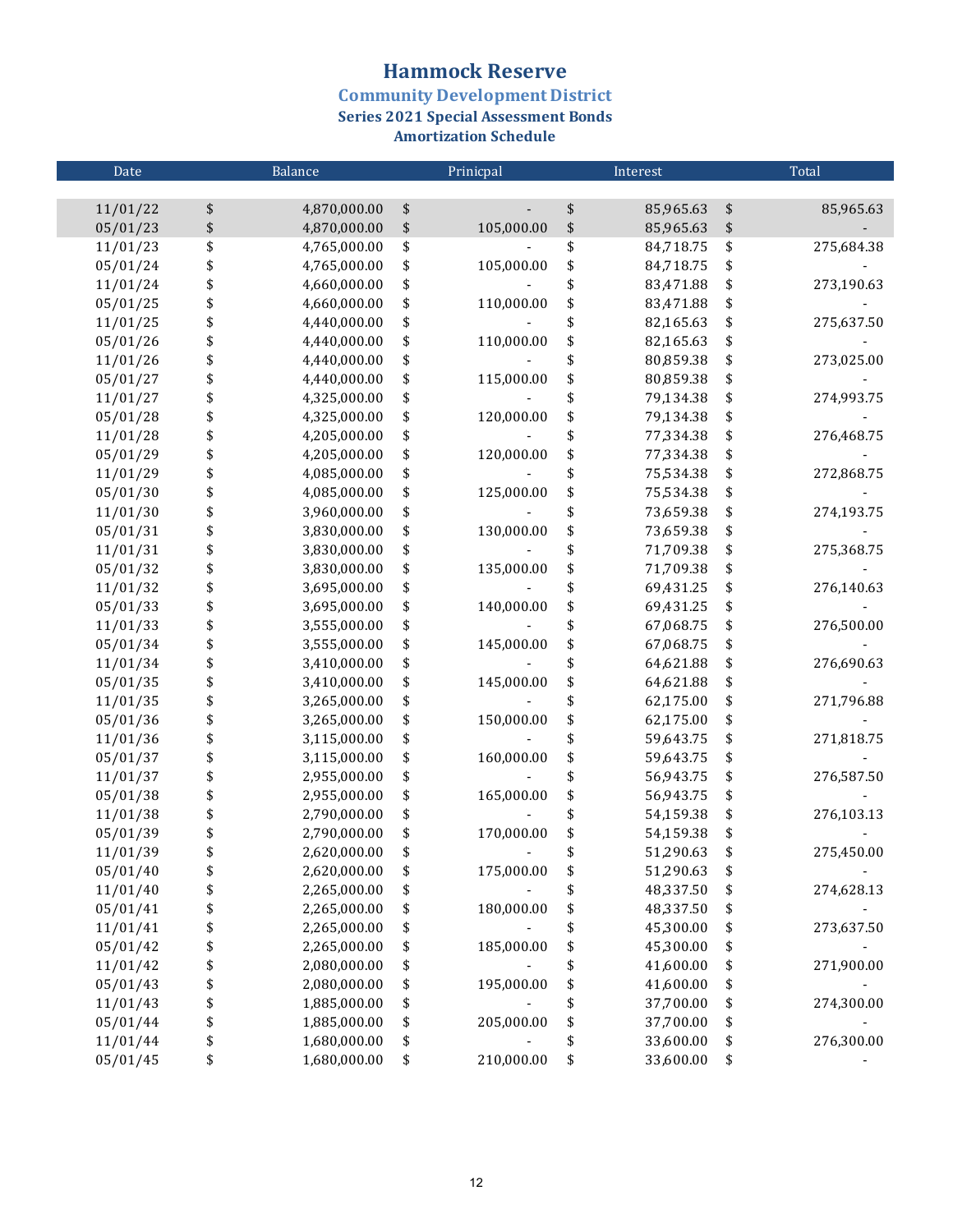**Community Development District<br>Series 2021 Special Assessment Bonds** 

| Date     | <b>Balance</b>     | Prinicpal        |    | Interest     | Total |              |
|----------|--------------------|------------------|----|--------------|-------|--------------|
| 11/01/45 | \$<br>1,470,000.00 | \$               | \$ | 29,400.00    | \$    | 273,000.00   |
| 05/01/46 | \$<br>1,470,000.00 | \$<br>220,000.00 | \$ | 29,400.00    | \$    |              |
| 11/01/46 | \$<br>1,250,000.00 | \$               |    | 25.000.00    | \$    | 274,400.00   |
| 05/01/47 | \$<br>1,250,000.00 | \$<br>230,000.00 | \$ | 25,000.00    | \$    |              |
| 11/01/47 | \$<br>1,020,000.00 | \$               |    | 20.400.00    | \$    | 275,400.00   |
| 05/01/48 | \$<br>1,020,000.00 | \$<br>240,000.00 | \$ | 20,400.00    | \$    |              |
| 11/01/48 | \$<br>780,000.00   | \$               |    | 15,600.00    | \$    | 276,000.00   |
| 05/01/49 | \$<br>780,000.00   | \$<br>250,000.00 | \$ | 15,600.00    | \$    |              |
| 11/01/49 | \$<br>530,000.00   | \$               |    | 10,600.00    | \$    | 276,200.00   |
| 05/01/50 | \$<br>530.000.00   | \$<br>260.000.00 | \$ | 10,600.00    | \$    |              |
| 11/1/50  | \$<br>270,000.00   | \$               |    | 5,400.00     | \$    | 276,000.00   |
| 5/1/51   | \$<br>270.000.00   | \$<br>270,000.00 | \$ | 5,400.00     | \$    | 275,400.00   |
|          |                    | 4,870,000.00     | \$ | 3,185,650.00 | \$    | 8,055,650.00 |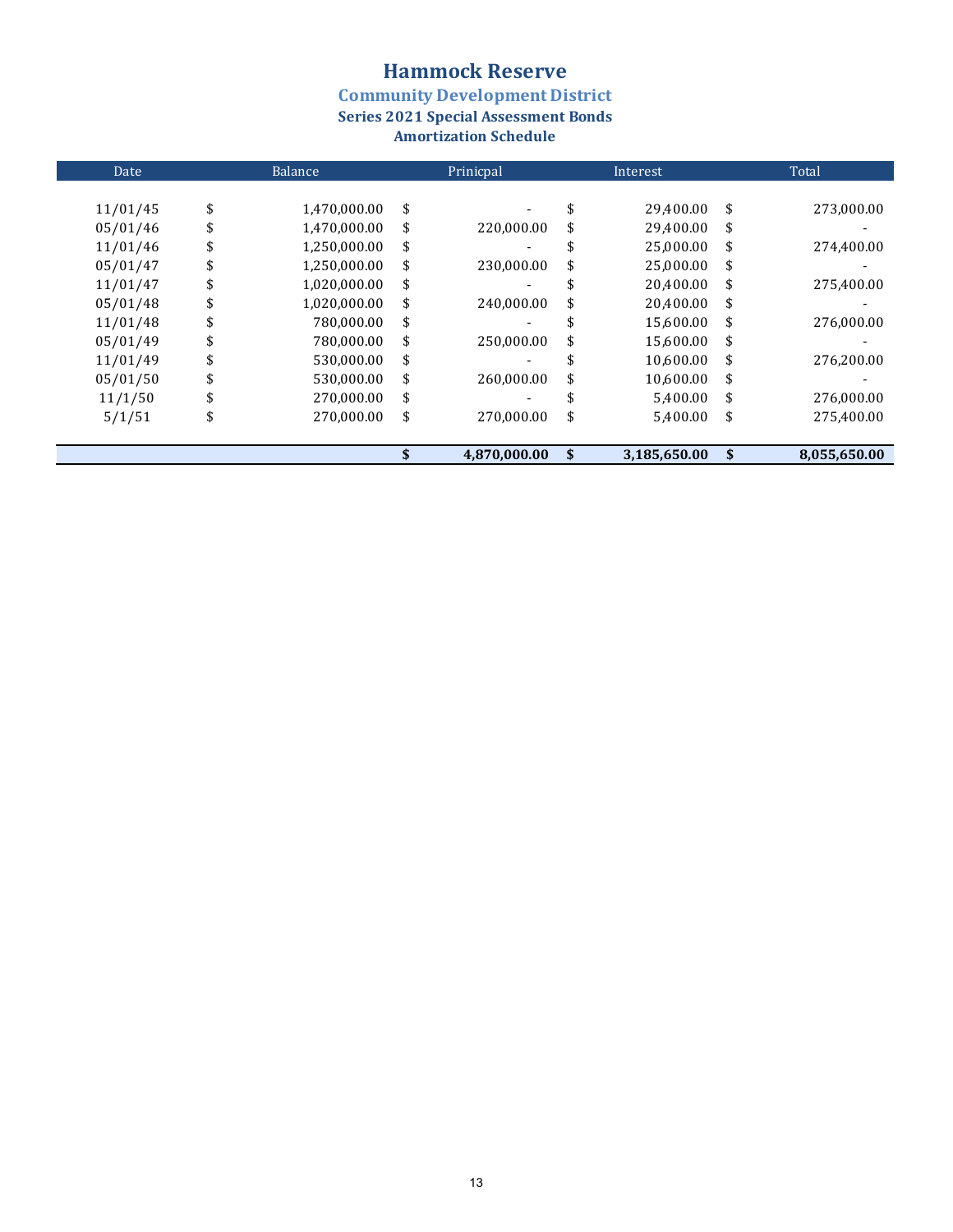# **Community Development District**

### **Proposed Budget Series 2022 Debt Service Fund**

| Description                                 | Proposed<br>Budget<br>FY2022 | Actuals<br>Thru<br>3/31/22     | Projected<br><b>Next</b><br>6 Months |                           | <b>Total</b><br>Thru<br>9/30/22 | Proposed<br>Budget<br>FY2023 |
|---------------------------------------------|------------------------------|--------------------------------|--------------------------------------|---------------------------|---------------------------------|------------------------------|
| <b>Revenues</b>                             |                              |                                |                                      |                           |                                 |                              |
| Special Assessments                         | \$                           | \$                             | \$                                   | \$                        | $\overline{\phantom{0}}$        | \$<br>904,500                |
| Carry Forward Surplus                       | \$                           | \$                             | \$                                   | \$                        | $\overline{a}$                  | \$<br>356,764                |
| <b>Total Revenues</b>                       | \$<br>٠                      | \$<br>$\blacksquare$           | \$<br>٠                              | \$                        | ٠                               | \$<br>1,261,264              |
| <b>Expenditures</b>                         |                              |                                |                                      |                           |                                 |                              |
| Interest Expense - 11/1                     | \$                           | \$                             | \$                                   | \$                        |                                 | \$<br>356,764                |
| Principal Expense - 5/1                     | \$                           | \$                             | \$                                   | \$                        |                                 | \$<br>225,000                |
| Interest Expense - 5/1                      | \$                           | \$                             | \$                                   | \$                        |                                 | \$<br>339,775                |
| <b>Total Expenditures</b>                   | \$<br>٠                      | \$<br>$\blacksquare$           | \$<br>٠                              | \$                        | ٠                               | \$<br>921,539                |
| <b>Other Financing Sources/(Uses)</b>       |                              |                                |                                      |                           |                                 |                              |
| <b>Bond Proceeds</b>                        | \$<br>1,261,264 \$           | $\overline{\phantom{a}}$       | \$<br>1,261,264                      | $\sqrt{5}$                | 1,261,264                       | \$                           |
| <b>Total Other Financing Sources/(Uses)</b> | \$<br>1,261,264              | \$<br>$\overline{\phantom{0}}$ | \$<br>1,261,264                      | $\boldsymbol{\mathsf{s}}$ | 1,261,264                       | \$                           |
| <b>Excess Revenues/(Expenditures)</b>       | \$<br>1,261,264              | \$<br>$\overline{\phantom{a}}$ | \$<br>1,261,264                      | $\sqrt[6]{3}$             | 1,261,264                       | \$<br>339,725                |
|                                             |                              |                                |                                      |                           |                                 |                              |

Interest Expense  $11/1/23$   $\frac{\$}{\$}$   $335,050$ <br>Total  $\frac{\$}{\$}$   $335,050$ **335,050** 

|                         |                  | <b>Maximum Annual</b> | Net Assessment Per | <b>Gross Assessment</b> |  |  |
|-------------------------|------------------|-----------------------|--------------------|-------------------------|--|--|
| Product                 | Assessable Units | <b>Debt Service</b>   | Unit               | Per Unit                |  |  |
| Single Family - Phase 3 | 382              | 515.700               | \$1,350            | \$1,452                 |  |  |
| Single Family - Phase 4 | 209              | 388.800               | \$1.860            | \$2,000                 |  |  |
|                         |                  | 904.500               |                    |                         |  |  |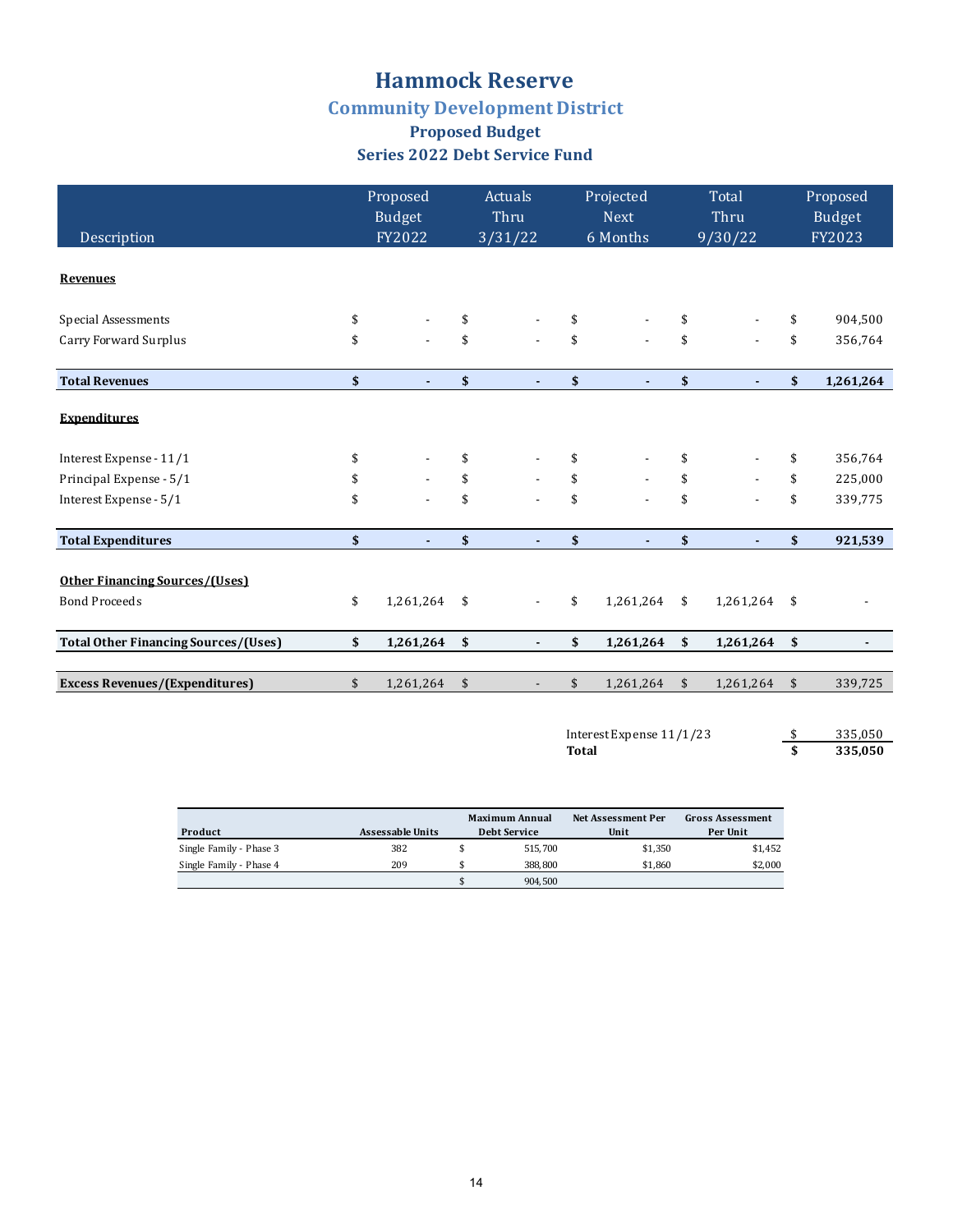**Community Development District<br>Series 2022 Special Assessment Bonds** 

| Date     | Balance             | Prinicpal        | Interest         | Total            |
|----------|---------------------|------------------|------------------|------------------|
|          |                     |                  |                  |                  |
| 11/01/22 | \$<br>14,235,000.00 | \$               | \$<br>356,763.75 | \$<br>356,763.75 |
| 05/01/23 | \$<br>14,235,000.00 | \$<br>225,000.00 | \$<br>339,775.00 | \$               |
| 11/01/23 | \$<br>14,010,000.00 | \$               | \$<br>335,050.00 | \$<br>899,825.00 |
| 05/01/24 | \$<br>14,010,000.00 | \$<br>235,000.00 | \$<br>335,050.00 | \$               |
| 11/01/24 | \$<br>13,775,000.00 | \$               | \$<br>330,115.00 | \$<br>900,165.00 |
| 05/01/25 | \$<br>13,775,000.00 | \$<br>245,000.00 | \$<br>330,115.00 | \$               |
| 11/01/25 | \$<br>13,000,000.00 | \$               | \$<br>324,970.00 | \$<br>900,085.00 |
| 05/01/26 | \$<br>13,000,000.00 | \$<br>260,000.00 | \$<br>324,970.00 | \$               |
| 11/01/26 | \$<br>13,000,000.00 | \$               | \$<br>319,510.00 | \$<br>904,480.00 |
| 05/01/27 | \$<br>13,000,000.00 | \$<br>270,000.00 | \$<br>319,510.00 | \$               |
| 11/01/27 | \$<br>13,000,000.00 | \$               | \$<br>313,840.00 | \$<br>903,350.00 |
| 05/01/28 | \$<br>13,000,000.00 | \$<br>280,000.00 | \$<br>313,840.00 | \$               |
| 11/01/28 | \$<br>12,720,000.00 | \$               | \$<br>307,680.00 | \$<br>901,520.00 |
| 05/01/29 | \$<br>12,720,000.00 | \$<br>295,000.00 | \$<br>307,680.00 | \$               |
| 11/01/29 | \$<br>12,425,000.00 | \$               | \$<br>301,190.00 | \$<br>903,870.00 |
| 05/01/30 | \$<br>12,425,000.00 | \$<br>305,000.00 | \$<br>301,190.00 | \$               |
| 11/01/30 | \$<br>12,120,000.00 | \$               | \$<br>294,480.00 | \$<br>900,670.00 |
| 05/01/31 | \$<br>11,465,000.00 | \$<br>320,000.00 | \$<br>294,480.00 | \$               |
| 11/01/31 | \$<br>11,465,000.00 | \$               | \$<br>287,440.00 | \$<br>901,920.00 |
| 05/01/32 | \$<br>11,465,000.00 | \$<br>335,000.00 | \$<br>287,440.00 | \$               |
| 11/01/32 | \$<br>11,465,000.00 | \$               | \$<br>280,070.00 | \$<br>902,510.00 |
| 05/01/33 | \$<br>11,465,000.00 | \$<br>350,000.00 | \$<br>280,070.00 | \$               |
| 11/01/33 | \$<br>11,115,000.00 | \$               | \$<br>271,845.00 | \$<br>901,915.00 |
| 05/01/34 | \$<br>11,115,000.00 | \$<br>365,000.00 | \$<br>271,845.00 | \$               |
| 11/01/34 | \$<br>10,750,000.00 | \$               | \$<br>263,267.50 | \$<br>900,112.50 |
| 05/01/35 | \$<br>10,750,000.00 | \$<br>385,000.00 | \$<br>263,267.50 | \$               |
| 11/01/35 | \$<br>10,365,000.00 | \$               | \$<br>254,220.00 | \$<br>902,487.50 |
| 05/01/36 | \$<br>10,365,000.00 | \$<br>405,000.00 | \$<br>254,220.00 | \$               |
| 11/01/36 | \$<br>9,960,000.00  | \$               | \$<br>244,702.50 | \$<br>903,922.50 |
| 05/01/37 | \$<br>9,960,000.00  | \$<br>425,000.00 | \$<br>244,702.50 | \$               |
| 11/01/37 | \$<br>9,535,000.00  | \$               | \$<br>234,715.00 | \$<br>904,417.50 |
| 05/01/38 | \$<br>9,535,000.00  | \$<br>445,000.00 | \$<br>234,715.00 | \$               |
| 11/01/38 | \$<br>9,090,000.00  | \$               | \$<br>224,257.50 | \$<br>903,972.50 |
| 05/01/39 | \$<br>9,090,000.00  | \$<br>465,000.00 | \$<br>224,257.50 | \$               |
| 11/01/39 | \$<br>8,625,000.00  | \$               | \$<br>213,330.00 | \$<br>902,587.50 |
| 05/01/40 | \$<br>8,625,000.00  | \$<br>485,000.00 | \$<br>213,330.00 | \$               |
| 11/01/40 | \$<br>7,095,000.00  | \$               | \$<br>201,932.50 | \$<br>900,262.50 |
| 05/01/41 | \$<br>7,095,000.00  | \$<br>510,000.00 | \$<br>201,932.50 | \$               |
| 11/01/41 | \$<br>7,095,000.00  | \$               | \$<br>189,947.50 | \$<br>901,880.00 |
| 05/01/42 | \$<br>7,095,000.00  | \$<br>535,000.00 | \$<br>189,947.50 | \$               |
| 11/01/42 | \$<br>7,095,000.00  | \$               | \$<br>177,375.00 | \$<br>902,322.50 |
| 05/01/43 | \$<br>7,095,000.00  | \$<br>560,000.00 | \$<br>177,375.00 | \$               |
| 11/01/43 | \$<br>6,535,000.00  | \$               | \$<br>163,375.00 | \$<br>900,750.00 |
| 05/01/44 | \$<br>6,535,000.00  | \$<br>590,000.00 | \$<br>163,375.00 | \$               |
| 11/01/44 | \$<br>5,945,000.00  | \$               | \$<br>148,625.00 | \$<br>902,000.00 |
| 05/01/45 | \$<br>5,945,000.00  | \$<br>620,000.00 | \$<br>148,625.00 | \$               |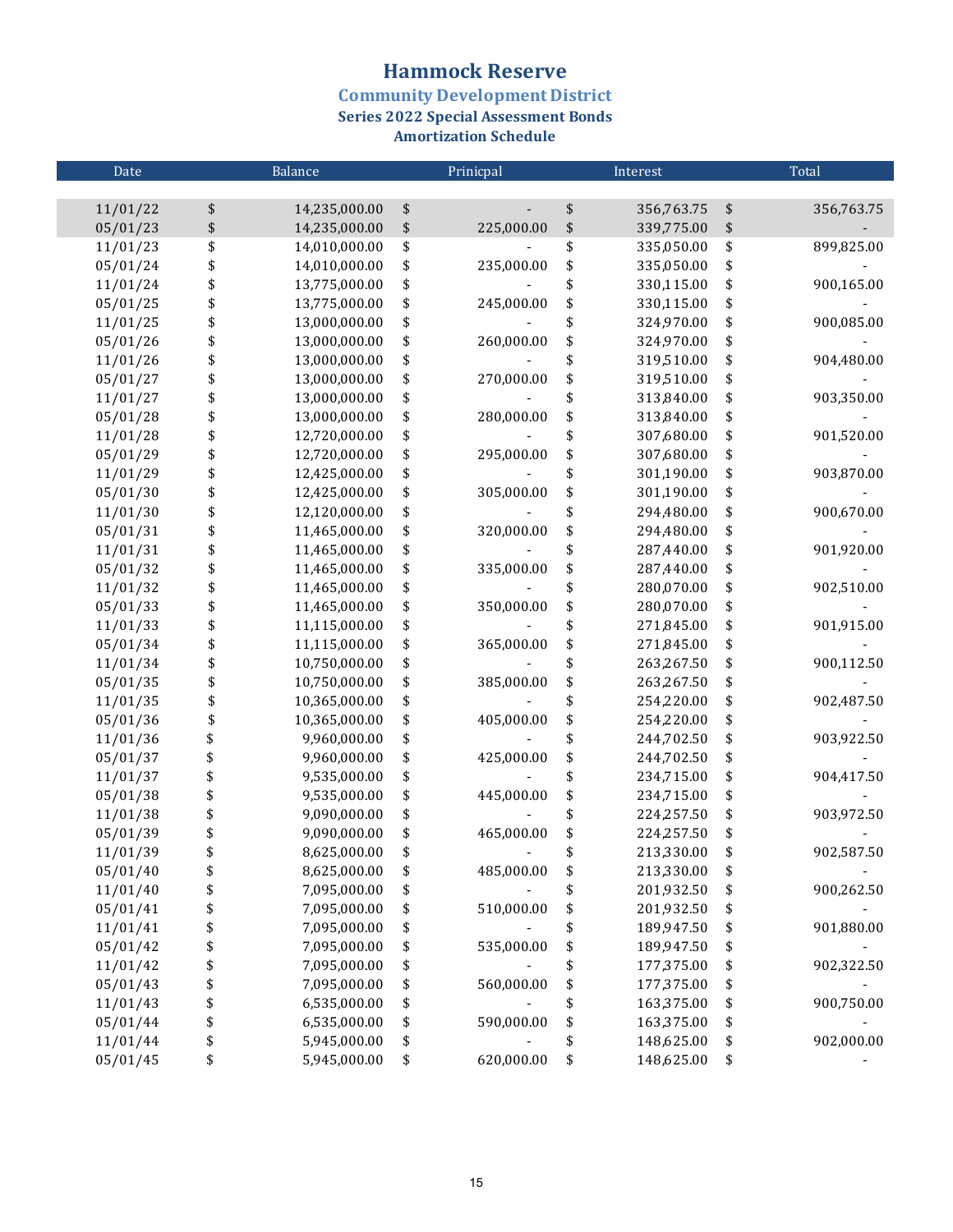**Community Development District<br>Series 2022 Special Assessment Bonds** 

| Date     | Balance            | Prinicpal           |    |               | Total               |
|----------|--------------------|---------------------|----|---------------|---------------------|
|          |                    |                     |    |               |                     |
| 11/01/45 | \$<br>5,325,000.00 | \$                  | \$ | 133,125.00    | \$<br>901,750.00    |
| 05/01/46 | 5,325,000.00       | \$<br>650,000.00    | \$ | 133,125.00    | \$                  |
| 11/01/46 | 4,675,000.00       | \$                  |    | 116,875.00    | \$<br>900,000.00    |
| 05/01/47 | 4,675,000.00       | \$<br>685,000.00    | \$ | 116,875.00    | \$                  |
| 11/01/47 | 3,990,000.00       | \$                  |    | 99.750.00     | \$<br>901,625.00    |
| 05/01/48 | 3,990,000.00       | \$<br>720,000.00    | \$ | 99,750.00     | \$                  |
| 11/01/48 | 3,270,000.00       | \$                  |    | 81,750.00     | \$<br>901,500.00    |
| 05/01/49 | 3,270,000.00       | \$<br>760,000.00    | \$ | 81,750.00     | \$                  |
| 11/01/49 | 2,510,000.00       | \$                  |    | 62,750.00     | \$<br>904,500.00    |
| 05/01/50 | 2,510,000.00       | \$<br>795,000.00    | \$ | 62,750.00     | \$                  |
| 11/01/50 | 1,715,000.00       | \$                  |    | 42,875.00     | \$<br>900,625.00    |
| 05/01/51 | 1,715,000.00       | \$<br>835,000.00    | \$ | 42,875.00     | \$                  |
| 11/01/51 | 880,000.00         | \$                  |    | 22,000.00     | \$<br>899,875.00    |
| 05/01/52 | 880,000.00         | \$<br>880,000.00    | \$ | 22,000.00     | \$<br>902,000.00    |
|          |                    |                     |    |               |                     |
|          |                    | \$<br>14,235,000.00 | \$ | 13,178,663.75 | \$<br>27,413,663.75 |